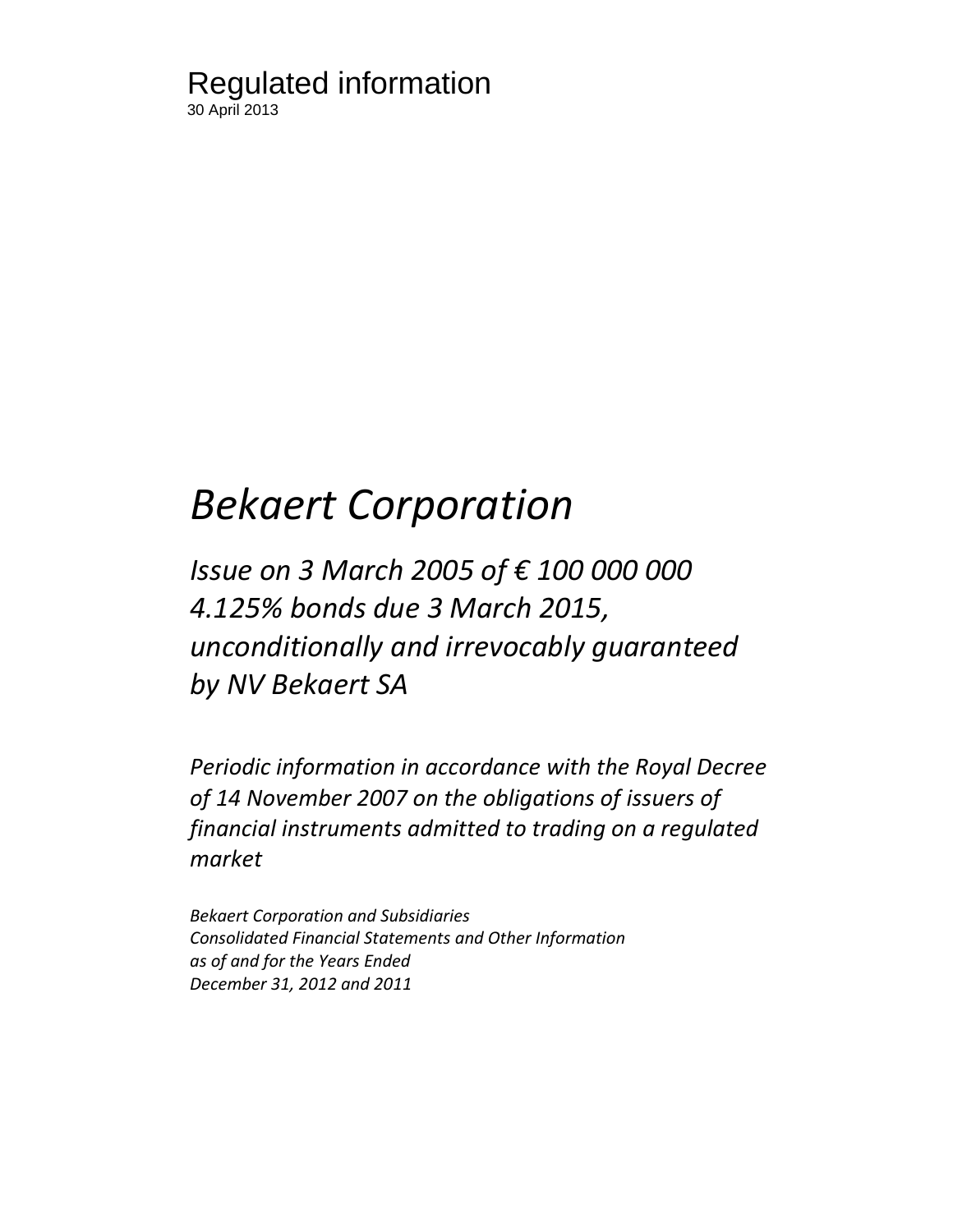### Information about the Issue

Reference is made to the prospectus of 24 January 2005 relative to the public offer by Bekaert Corporation (the "Issuer") of € 100 000 000 4.125% bonds due 3 March 2015, unconditionally and irrevocably guaranteed by NV Bekaert SA (the "Prospectus").

### Home Member State Election

The Issuer is an issuer of debt instruments with a nominal value of € 1 000 or higher and has its registered office outside the European Economic Area, and the bonds are listed on a regulated market in Belgium and in no other EEA Member State. Accordingly, the Issuer has on May 29, 2012 elected Belgium as its home Member State.

### Information about the Issuer

#### 1. General Information

1.1. Name

The Issuer was incorporated on 12 January 1988 for an indefinite period with the name Bekaert Corporation, and is registered in the State of Delaware under ID#2149009.

1.2. Registered Office

The Issuer has its registered office at the office of its registered agent, The Corporation Trust Company, 1209 Orange Street, City of Wilmington, County of New Castle, Delaware 19801- 1196, U.S.A.

1.3. Legal form

The Issuer is a company with limited liability under the laws of the State of Delaware, U.S.A.

### 2. Capital

The authorized capital stock of the Issuer is 80,000 shares of common stock, par value USD 25.00 per share, of which 41,162 shares are issued and outstanding.

The Issuer is a wholly-owned subsidiary of Bekaert North America Management Corporation "BNAMC"), a Delaware company. BNAMC is a wholly-owned subsidiary of NV Bekaert SA (the "Guarantor" or the "Parent"), a Belgian company.

#### 3. Corporate purpose

According to Article 3 of its Amended and Restated Certificate of Incorporation, the purpose of the Issuer is to engage, directly or indirectly, in any lawful act or activity for which corporations may be organized under the General Corporation Law of Delaware, either alone or with others through wholly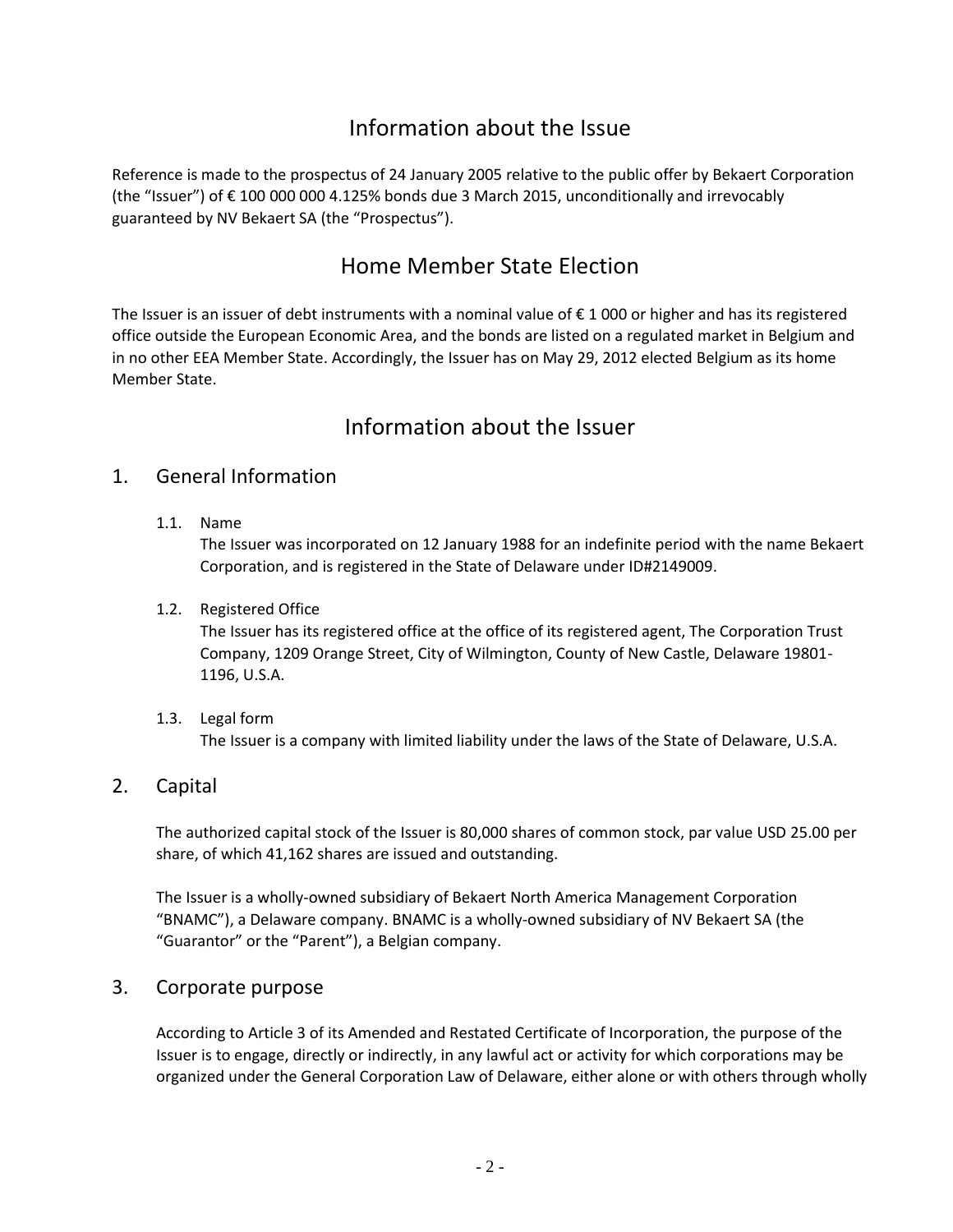or partly owned subsidiaries, as a partner (limited or general) in a partnership, as a joint venturer in any joint venture or otherwise.

### 4. Activities

The Issuer is the most significant subsidiary of the Guarantor in North America. The Issuer and its subsidiary are principally active in the manufacture and sale of steel wire products and coating solutions, making use of the Bekaert Group's core competences of metal transformation and coating technologies.

The Issuer produces, imports, markets, and sells a wide range of products used in various sectors including automotive, construction, energy, agriculture, basic materials, and equipment. The Issuer's products consist of steel cord for tire reinforcement, bead wire for tires, spring wire, fencing, barbed wire, vineyard wire, steel fibers for concrete reinforcement, staple wire, highway barrier cables, guy strand, sawing wire, flat and shaped wires for flexible pipes and other products, book binding wires including nylon coated binding wires, carding wire, stitching wire, hose reinforcement wire for high pressure industrial hoses, bailing wire, fine metal knit for heating and drying applications, for heat resistant textiles, and for polymer filtration.

During 2011 the Issuer sold its membership interest in the specialized films activities headquarted in San Diego, California, U.S.A., known as Bekaert Specialty Films, LLC, a market leader in the development, manufacture and distribution of window films and other specialty films for automotive, architectural, photovoltaic, and other custom coating applications.

The Issuer operates production facilities in the states of Arkansas, Georgia, Kentucky, South Carolina and Ohio employing 1,377 people as of December 31, 2012.

#### 5. Management

The Issuer's overall management is handled by the Board of Directors, consisting of:

- David R. Best Chief Financial and Administration Officer
- Rick Alan McWhirt President and Chief Executive Officer
- Geert Voet Vice President

The Directors do not hold management positions outside the Bekaert Group. Each of the Directors elects domicile at the registered office of the Issuer.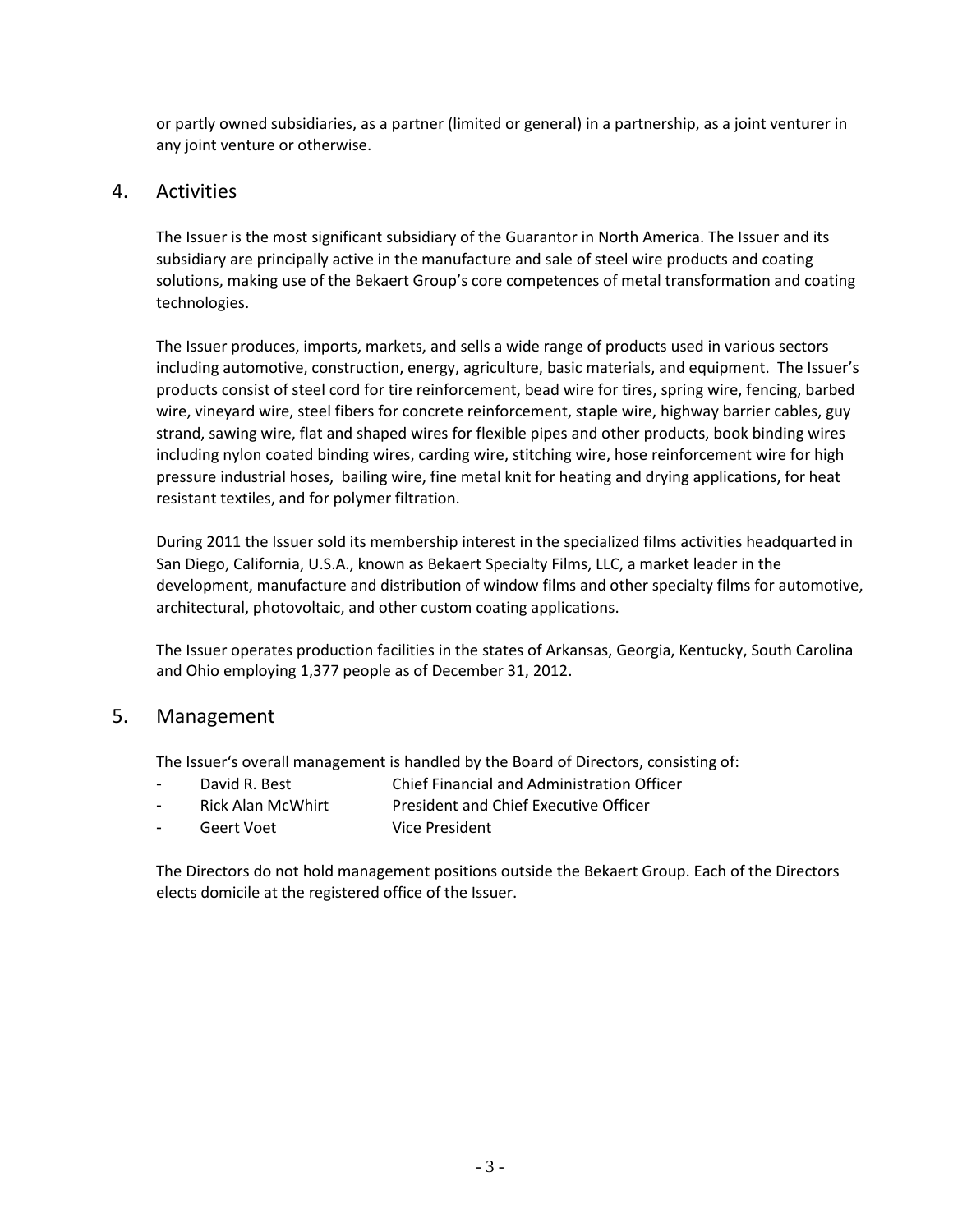### 6. Subsidiaries as of December 31, 2012

| <b>Industrial companie.</b> |
|-----------------------------|
|                             |

Bekaert Carding Solutions, Inc. The Milmington, Delaware, USA 100%

*Industrial companies Address Ownership*

#### 7. Financial information

The consolidated financial statements of Bekaert Corporation and its subsidiaries as of and for the years ended December 31, 2012 and 2011 have been prepared for the sole purpose of their inclusion into the consolidated financial statements of the Guarantor. There is no specific statutory requirement that a Delaware corporation prepare financial statements in any specific form or provide audited financial statements for its shareholders or for the State of Delaware.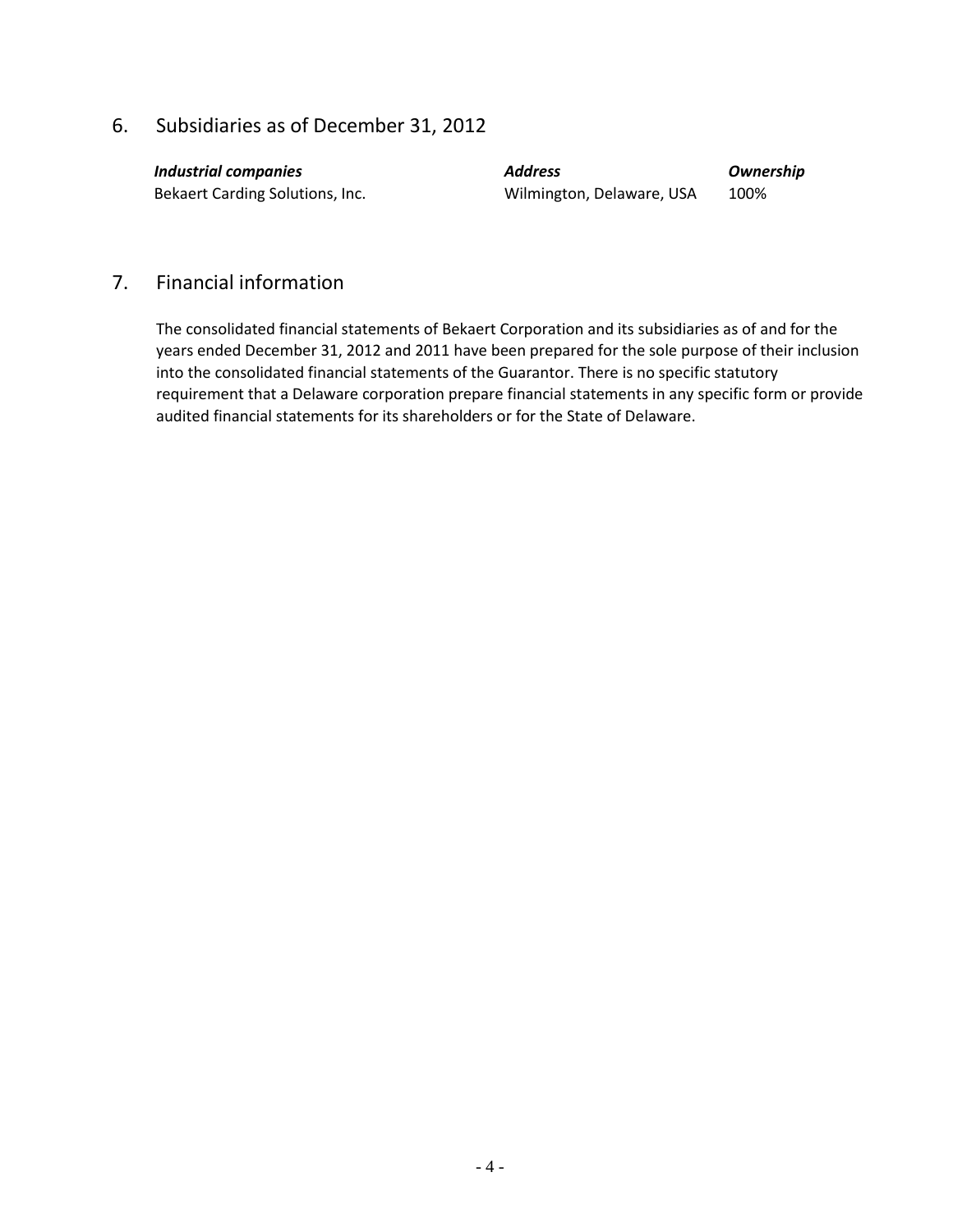### **BEKAERT CORPORATION AND SUBSIDIARIES Consolidated Income Statement**

| In thousands of USD - Years ended December 31,     | 2011      | 2012       |
|----------------------------------------------------|-----------|------------|
| Sales                                              | 888,026   | 728,300    |
|                                                    |           |            |
| Cost of sales                                      | 784,213   | $-655,657$ |
| <b>Gross profit</b>                                | 103,813   | 72,643     |
| Selling expenses                                   | $-35,381$ | $-21,439$  |
| Administrative expenses                            | $-10,444$ | $-9,111$   |
| Research and development expenses                  | $-3,437$  | $-158$     |
| Other operating revenues                           | 1,089     | 1,217      |
| Other operating expenses                           | $-30,296$ | $-22,310$  |
| Reallocation corporate overhead expenses           | $-21$     | 47         |
| Operating result (EBIT) before non-recurring items | 25,324    | 20,889     |
| Non-recurring items                                | $-1,854$  | 2,450      |
| <b>Operating result (EBIT)</b>                     | 23,470    | 23,339     |
| Interest income                                    | 612       | 1,231      |
| Interest expense                                   | $-9,830$  | $-10,053$  |
| Other financial income and expenses                | 27,698    | 3,050      |
| Result from continuing operations before taxes     | 41,950    | 17,567     |
| Income taxes                                       | $-1,972$  | $-3,431$   |
| <b>Result for the period</b>                       | 39,977    | 14,136     |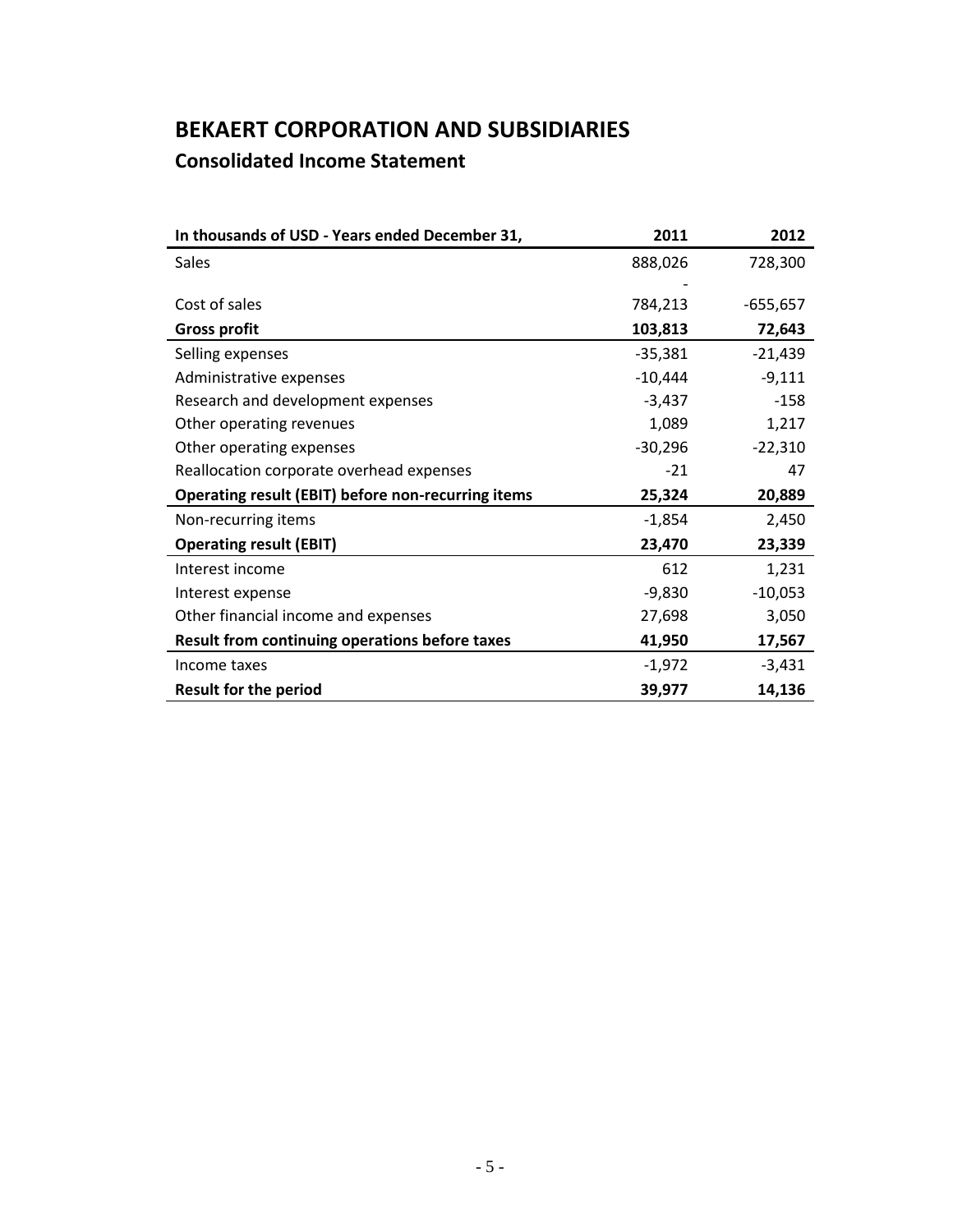### **Consolidated statement of comprehensive income**

| in thousands of USD - Years ended December 31,        | 2011      | 2012     |
|-------------------------------------------------------|-----------|----------|
| <b>RESULT FOR THE PERIOD</b>                          | 39,977    | 14,136   |
| Other comprehensive income                            |           |          |
| Exchange differences                                  | $-223$    |          |
| Cash flow hedges                                      | 806       | 2,742    |
| Fair value changes of available-for-sale investments  |           |          |
| Actuarial gains and losses on DB plans                | $-25,331$ | $-7,988$ |
| Share of OCI of JVs                                   |           |          |
| Deferred taxes relating to OCI                        | $-1$      |          |
| Other comprehensive income for the period, net of tax | $-24,750$ | $-5,246$ |
| Total comprehensive income for the period             | 15,227    | 8,890    |
| Attributable to                                       |           |          |
| the Company                                           | 15,227    | 8.890    |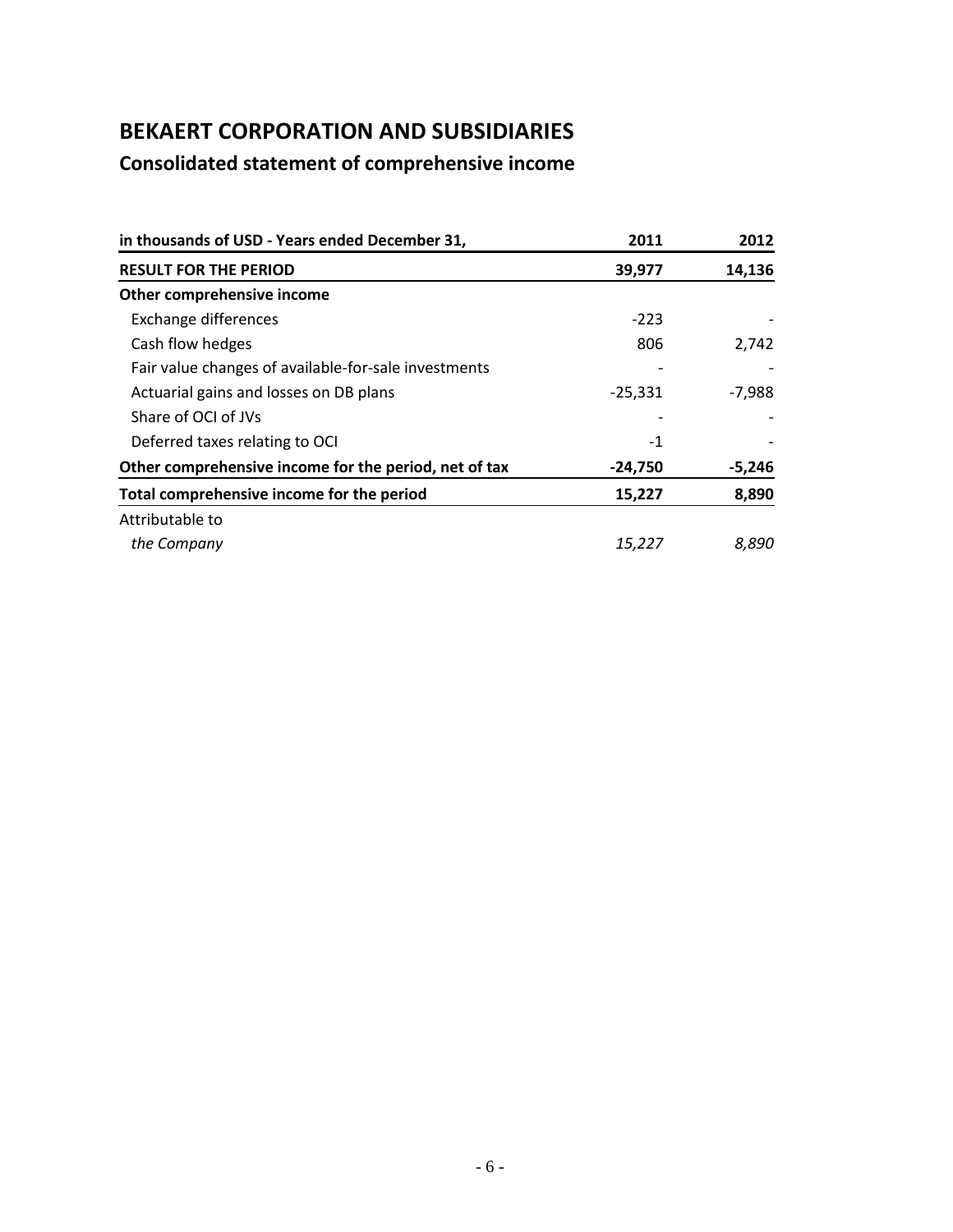### **Consolidated Balance Sheet BEKAERT CORPORATION AND SUBSIDIARIES**

| In thousands of USD - Years ended December 31,                 | 2011      | 2012      |
|----------------------------------------------------------------|-----------|-----------|
| Assets as of December 31,                                      |           |           |
| in Thousands of USD                                            |           |           |
| <b>Non-current assets</b>                                      | 119,284   | 116,211   |
| Intangible assets                                              | 3,176     | 3,000     |
| Goodwill                                                       | 12,022    | 12,022    |
| Property, plant and equipment                                  | 89,106    | 84,815    |
| Other non-current assets                                       | 3,566     | 6,062     |
| Deferred tax assets                                            | 11,415    | 10,312    |
| <b>Current assets</b>                                          | 291,976   | 309,250   |
| Inventories                                                    | 64,151    | 67,690    |
| Trade receivables                                              | 96,884    | 88,768    |
| Advances paid to vendors                                       | 7,481     | 2,480     |
| Other receivables                                              | 3,771     | 1,116     |
| Short-term deposits                                            | 88,000    | 75,000    |
| Cash and cash equivalents                                      | 3,128     | 3,443     |
| Other current assets                                           | 24,068    | 70,753    |
| Assets classified as held for sale                             | 4,493     |           |
| <b>Total</b>                                                   | 411,260   | 425,461   |
| In thousands of USD - Year ended December 31,                  | 2011      | 2012      |
| Equity and Liabilities as of December 31,                      |           |           |
| <b>Equity</b>                                                  | 114,910   | 123,800   |
| Share capital                                                  | 271,574   | 271,574   |
| Retained earnings                                              | $-92,889$ | $-78,753$ |
| Other reserves                                                 | $-63,775$ | $-69,021$ |
| <b>Equity attributable to the Group</b>                        | 114,910   | 123,800   |
| <b>Non-current liabilities</b>                                 | 215,144   | 218,340   |
| Employee benefit obligations - non-current                     | 71,174    | 76,573    |
| Provisions - non-current                                       | 68        | 73        |
| Interest-bearing debt - non-current                            | 131,959   | 134,670   |
| Other non-current liabilities                                  | 11,943    | 7,024     |
| Deferred tax liabilities                                       |           |           |
| <b>Current liabilities</b>                                     | 81,206    | 83,321    |
| Interest-bearing debt - current                                | 5         | 4         |
| Trade payables                                                 | 51,332    | 51,906    |
| Employee benefit obligations - current                         | 12,459    | 12,364    |
| Provisions - current                                           | 4,340     | 4,405     |
| Income taxes payable                                           |           |           |
| Other current liabilities                                      | 12,467    | 14,642    |
| Liabilities associated with assets classified as held for sale | 603       |           |
| <b>Total</b>                                                   | 411,260   | 425,461   |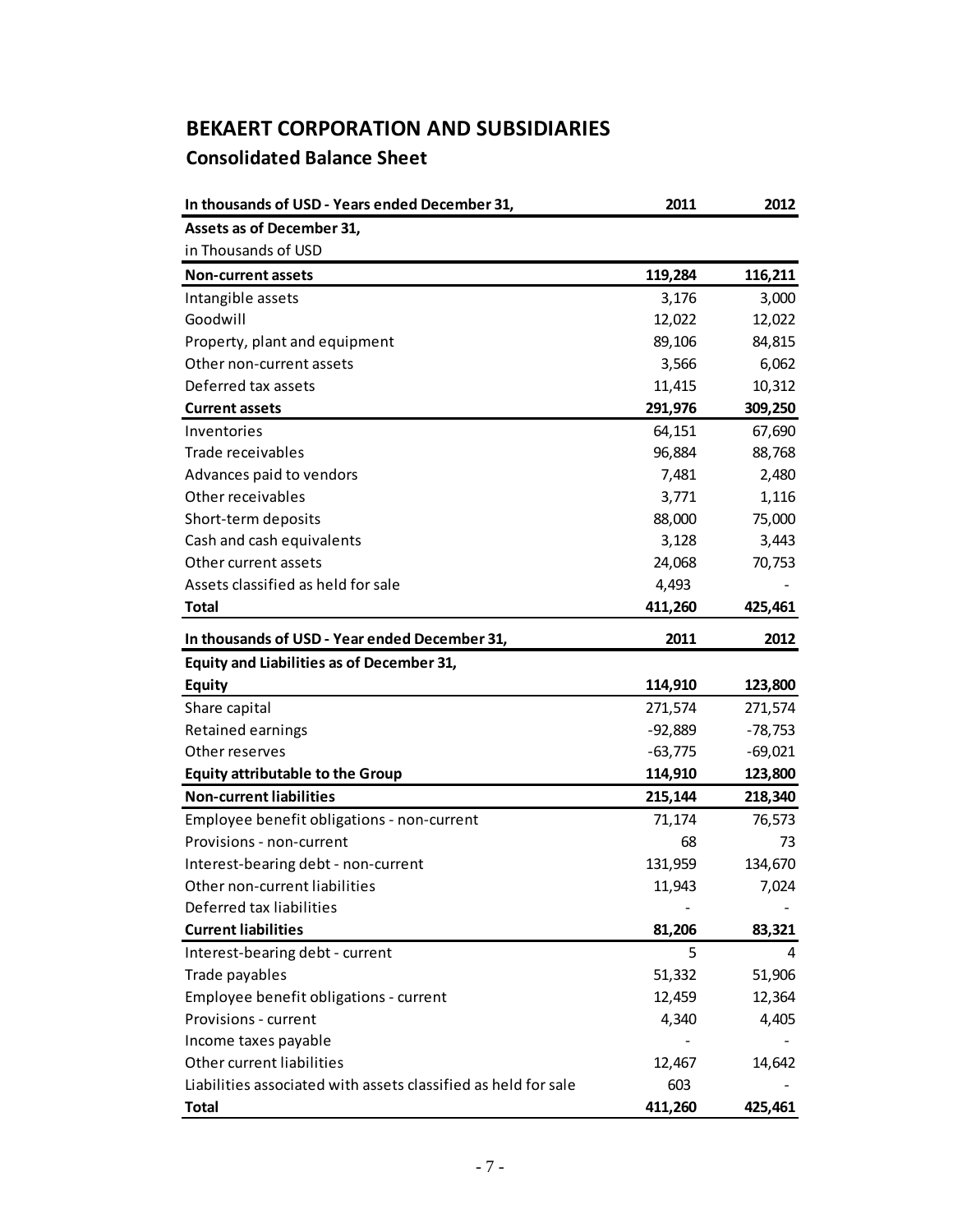Consolidated statement of changes in equity

|                                                   |               |              | Other group reserves |           |                          |                              |
|---------------------------------------------------|---------------|--------------|----------------------|-----------|--------------------------|------------------------------|
|                                                   | <b>Issued</b> | <b>Share</b> | Conversion           | Other     |                          | <b>Retained Consolidated</b> |
| In thousands of USD                               | capital       |              | premium differences  |           | reserves Earnings equity |                              |
|                                                   |               |              |                      |           |                          |                              |
| Balance as at January 1, 2011                     | 271,574       |              | 1,873                | $-31,900$ | -141,853                 | 99,694                       |
| Effect of changes in accounting principles:       |               |              |                      |           |                          |                              |
| Adjusted opening statement 2011.12                | 271,574       |              | 1,873                | $-31,900$ | $-141,853$               | 99,694                       |
| Total comprehensive income for the period         |               |              | $-223$               | $-24,527$ | 39,977                   | 15,227                       |
| Capital contribution by non-controlling interests |               |              |                      |           |                          |                              |
| <b>Equity reclassifications</b>                   |               |              |                      |           |                          |                              |
| Effect of acquisitions and disposals              |               |              | $-1,649$             |           | 1,649                    |                              |
| Equity-settled share-based payment plans          |               |              |                      |           |                          |                              |
| Creation of new shares                            |               |              |                      |           |                          |                              |
| Treasury shares transactions                      |               |              |                      |           |                          |                              |
| <b>Dividends</b>                                  |               |              |                      |           |                          |                              |
| Balance as at December 31, 2011                   | 271,574       |              |                      | $-56,427$ | $-100,237$               | 114,910                      |
| Balance as at January 1, 2012                     | 271,574       |              | $\hbox{--}$          | -56,427   | $-100,237$               | 114,910                      |
| Effect of changes in accounting principles:       |               |              |                      |           |                          |                              |
| Adjusted opening statement 2012.12                | 271,574       |              |                      | $-56,427$ | $-100,237$               | 114,910                      |
| Total comprehensive income for the period         |               |              |                      | $-5,246$  | 14,136                   | 8,890                        |
| Capital contribution by non-controlling interests |               |              |                      |           |                          |                              |
| <b>Equity reclassifications</b>                   |               |              |                      |           |                          |                              |
| Effect of acquisitions and disposals              |               |              |                      |           |                          |                              |
| Equity-settled share-based payment plans          |               |              |                      |           |                          |                              |
| Creation of new shares                            |               |              |                      |           |                          |                              |
| Treasury shares transactions                      |               |              |                      |           |                          |                              |
| Dividends                                         |               |              |                      |           |                          |                              |
| Balance as at December 31, 2012                   | 271,574       | 0            | 0                    | $-61,673$ | $-86,101$                | 123,800                      |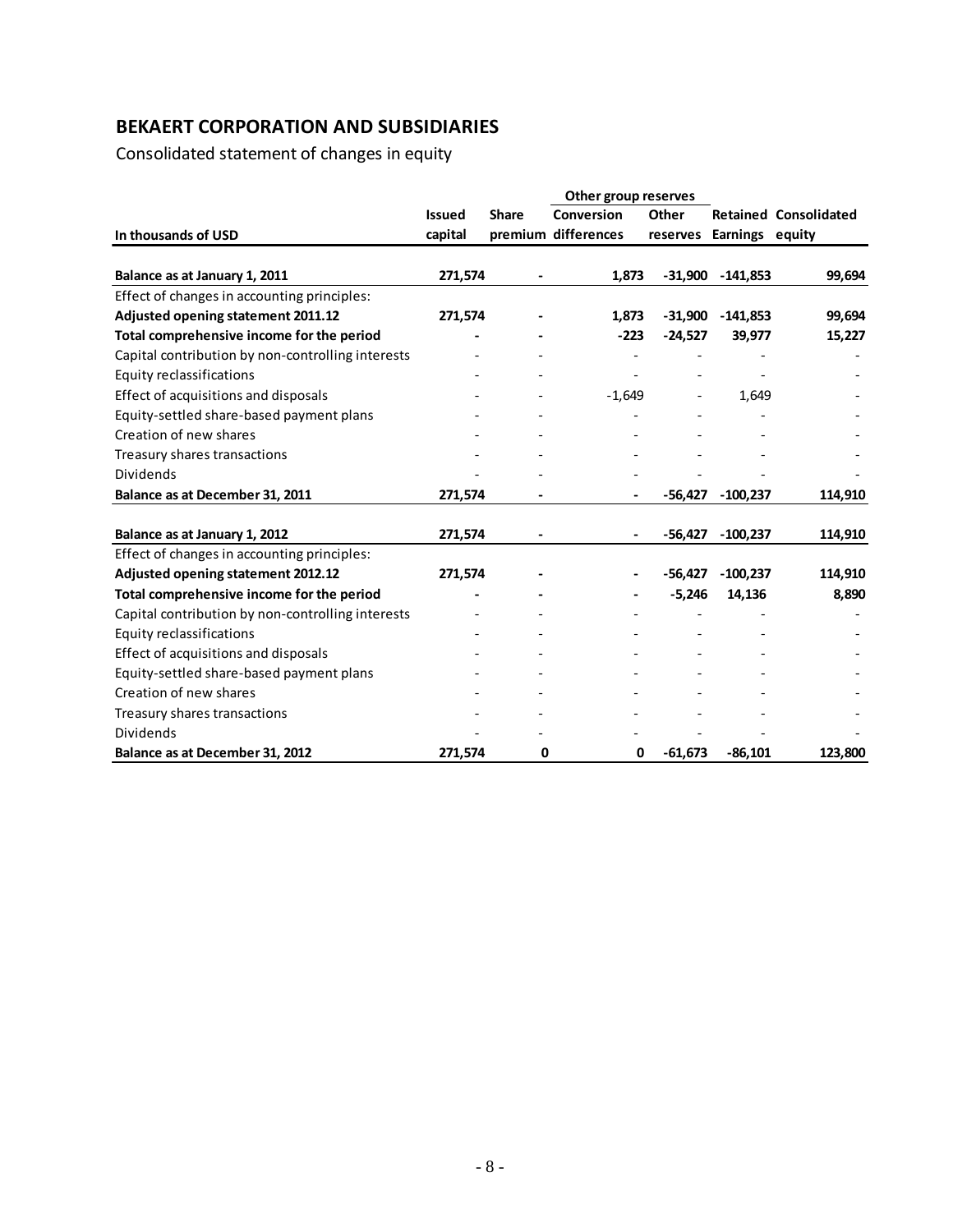### **Consolidated cash flow statement**

| In Thousands of USD - Years ended December 31,            | 2011      | 2012      |
|-----------------------------------------------------------|-----------|-----------|
|                                                           |           |           |
| <b>Operating activities</b>                               |           |           |
| Operating result (EBIT)                                   | 23,470    | 23,339    |
| Non-cash and investing items included in operating result | 634       | 6,001     |
| Income taxes paid                                         | $-3,772$  | $-253$    |
| Gross cash flows from operating activities                | 20,332    | 29,087    |
| Change in operating working capital                       | $-29,112$ | 11,627    |
| Other operating cash flows                                | 3,995     | 1,053     |
| Cash flows from operating activities                      | $-4,784$  | 41,767    |
| <b>Investing activities</b>                               |           |           |
| Other portfolio investments                               |           |           |
| Proceeds from disposals of investments                    | 115,003   | 2,788     |
| Dividends received                                        |           |           |
| Purchase of intangible assets                             | $-882$    | $-391$    |
| Purchase of property, plant and equipment                 | $-17,222$ | $-9,233$  |
| Other investing cash flows                                | 95        | 3,693     |
| Cash flows from investing activities                      | 96,994    | $-3,143$  |
|                                                           |           |           |
| <b>Financing activities</b><br>Interest received          | 664       | 543       |
|                                                           |           |           |
| Interest paid                                             | $-8,874$  | $-7,556$  |
| Repayment of non-current interest-bearing debt            | -6        | -5        |
| Cash flows from current interest-bearing debt             | $-671$    |           |
| Other financing cash flows                                | $-84,236$ | $-31,296$ |
| <b>Cash flows from financing activities</b>               | $-93,123$ | $-38,314$ |
| Net increase or decrease (-) in cash and cash equivalents | $-913$    | 310       |
|                                                           |           |           |
| Cash and cash equivalents at the beginning of the period  | 4,068     | 3,128     |
| Effect of exchange rate fluctuations                      | $-26$     | 5         |
| Effect of change in accounting policies                   |           |           |
| Cash and cash equivalents at the end of the period        | 3,128     | 3,443     |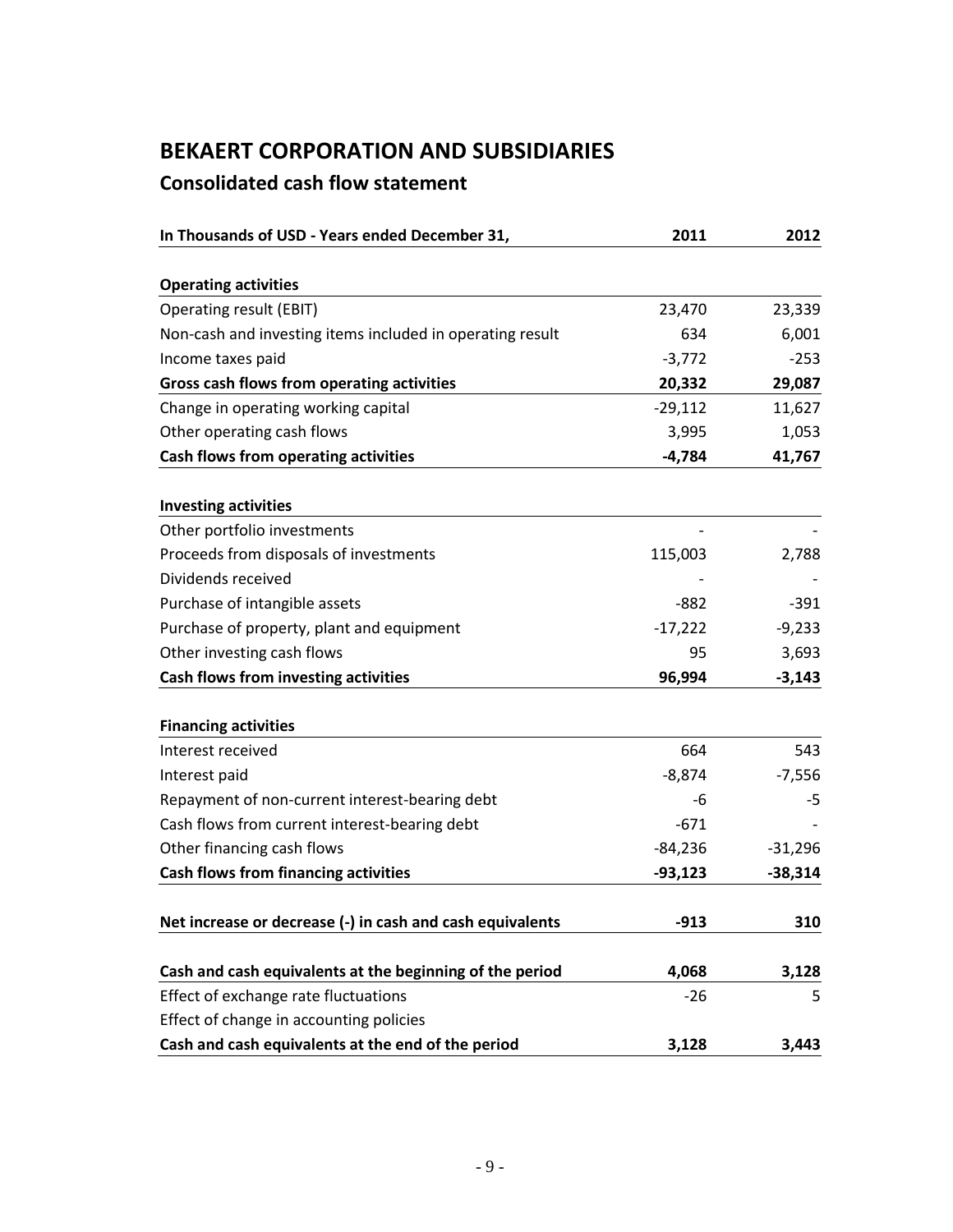**NOTES TO CONSOLIDATED FINANCIAL STATEMENTS AS OF AND FOR THE YEARS ENDED DECEMBER 31, 2012 AND 2011 (Amounts in thousands of U.S. dollars)**

#### **1. ORGANIZATION AND SIGNIFICANT ACCOUNTING POLICIES**

**Organization** *—* The Issuer, a Delaware corporation, is a wholly owned subsidiary of Bekaert North America Management Corporation ("BNAMC"), a Delaware corporation. BNAMC is a wholly owned subsidiary of NV Bekaert SA (the "Parent"), a Belgian corporation. The Issuer and its subsidiaries (the "Company") are engaged primarily in the business of manufacturing and importing steel wire and wire products. The Company owns production facilities in Arkansas, Georgia, Kentucky, South Carolina and Ohio. The Company leases various manufacturing, sales, and administrative offices in the United States and is headquartered at 3200 West Market Street, Suite 303, Akron, Ohio, 44333.

The Company employed 1,377 and 1,424 people as of December 31, 2012 and 2011, respectively.

The consolidated financial statements as of and for the year ended December 31,2012 were approved by management of the Company and authorized to be issued on April 30, 2013.

**General** — The consolidated financial statements are prepared in accordance with International Financial Reporting Standards (IFRS) as adopted by the European Union, except for stocks, where LIFO is used (as discussed below under *Stocks*).

**Basis of Presentation** — The consolidated financial statements have been prepared under the historical cost convention, except where IFRS requires measurement at fair value, present value or any other valuation method. Exceptions to measurement at cost mainly include certain financial assets (as discussed below under *Financial assets*), derivative financial instruments and certain debt instruments (as discussed below under *Hedging*) and certain provisions for employee benefits (as discussed below under *Defined-Benefit Plans*).

**Reporting Currency** — Because of the international nature of the Company's activities and the fact that the Company transacts more of its business in U.S. dollars than in any other currency, the consolidated financial statements are prepared in U.S. dollars.

**Principles of Consolidation** — The consolidated financial statements of the Company include Bekaert Corporation and the companies that it controls. This control is normally evidenced when the Company owns, either directly or indirectly, more than 50% of the voting rights of a company's share capital and is able to govern the financial and operating policies of an entity so as to benefit from its activities. As of December 31, 2012 the Company does not have any interests attributed to either non-controlling interest or joint venture relationships. If the Company had either non-controlling or joint venture interest the equity and net income attributable to these relationships would be shown separately in the consolidated balance sheet and income statement, respectively.

The acquisition method of accounting is used for acquired businesses (as discussed below under *Goodwill*). Companies acquired or disposed of during the year are included in the consolidated financial statements from the date of acquisition or to the date of disposal.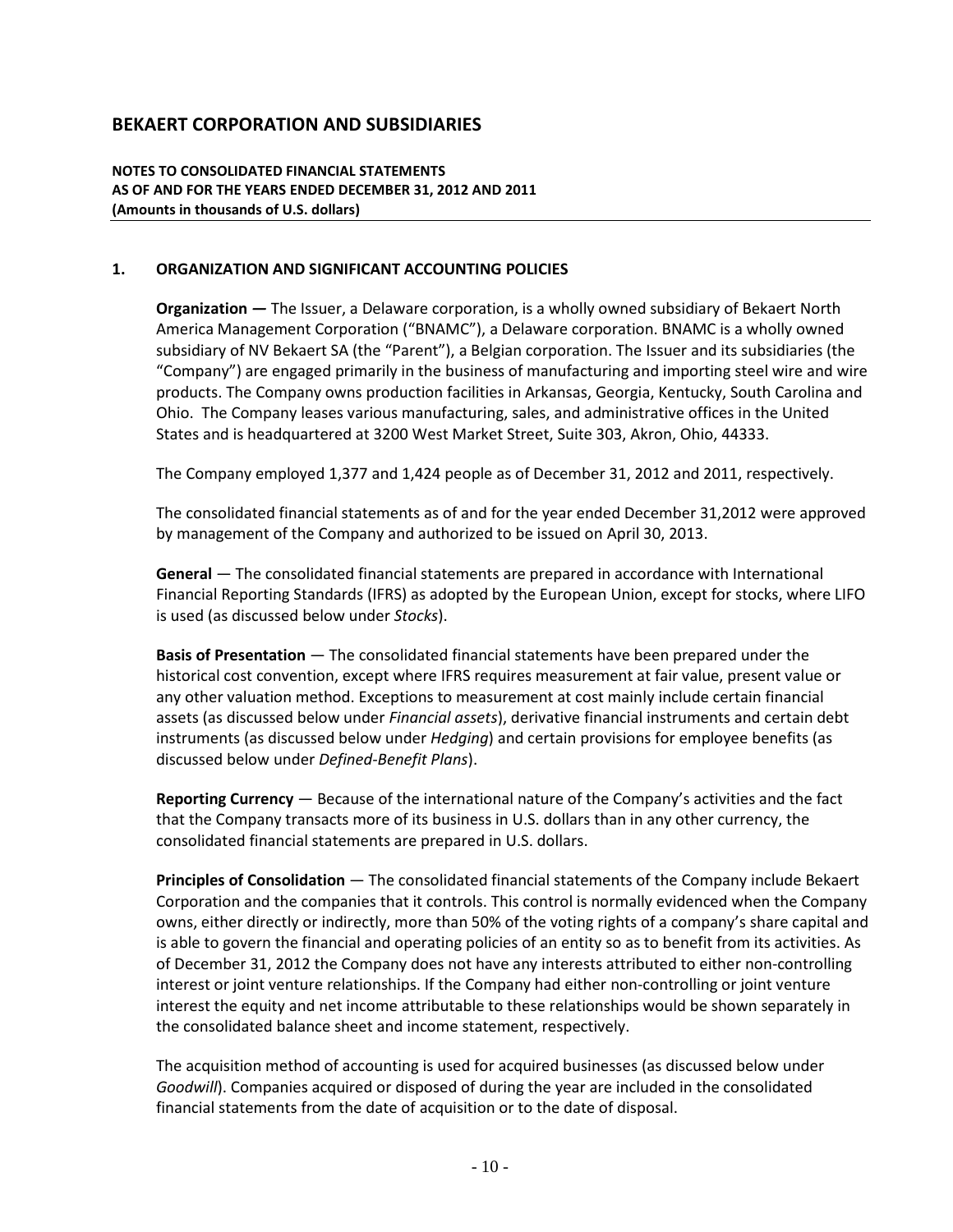All other investments held on a long-term basis are considered to be financial instruments and are valued accordingly.

Intracompany balances, transactions, intracompany profits and losses are eliminated. Unrealized intracompany losses are not eliminated if the impairment is permanent. The consolidated financial statements are prepared using uniform accounting policies for like transactions and other events in similar circumstances.

**Translation of Foreign Currencies** — The Company translates certain balance sheet accounts at the rates of exchange in effect at the consolidated balance sheet date and income statement accounts at the average rates of exchange during the year. The cumulative effect of such changes is shown as translation reserve in the accompanying consolidated statement of changes in equity.

The realized and unrealized effects of foreign currency transactions are reported in other income, net, in the accompanying consolidated statements of operations. During 2012 and 2011, the Company recognized currency income of \$2,069 and currency losses of \$131, respectively.

**Financial Assets** — The Company classifies its financial assets in the following categories: at fair value through profit or loss, loans and receivables, and available for sale. The classification depends on the purpose for which the financial assets were acquired. Management determines the classification of its financial assets at initial recognition. Financial assets are classified as at fair value through profit or loss (FVTPL) if they are held for trading. Financial assets at FVTPL are stated at fair value, with any resultant gains or losses recognized in profit or loss. A financial asset is classified in this category if acquired principally for the purpose of selling in the short term. Derivatives are also categorized as at FVTPL unless they are designated and effective as hedges.

**Cash and Cash Equivalents** — Cash includes cash on hand and demand deposits. Cash equivalents are short-tem, highly liquid investments that are readily convertible to known amounts of cash, have original maturities of three months or less and are subject to an insignificant risk of change in value. Cash, cash equivalents and short-term deposits are carried in the balance sheet at face value. The Company holds no cash equivalents classified as at FVTPL.

**Loans and Receivables** — Loans and receivables are non-derivative financial assets with fixed or determinable payments which are not quoted in an active market. The Company's loans and receivables category comprises trade and other receivables, short-term deposits and cash and cash equivalents. Loans and receivables are measured at amortized cost using the effective interest method, less any impairment or allowance for doubtful accounts. For trade receivables, amounts deemed uncollectible are written off against the allowance account for trade receivables at each balance sheet date.

**Available-For-Sale Financial Assets** —Non-current available-for-sale assets include investments in entities which were not acquired principally for the purpose of selling in the short term, and which are neither consolidated nor accounted for using the equity method. Assets classified in this category are stated at fair value, with any resultant gains or losses recognized directly in equity, except if they are impaired, in which case the loss accumulated in equity is recycled to the income statement. However, they are stated at cost if they do not have a quoted price in an active market and their fair value cannot be reliably measured by alternative valuation methods.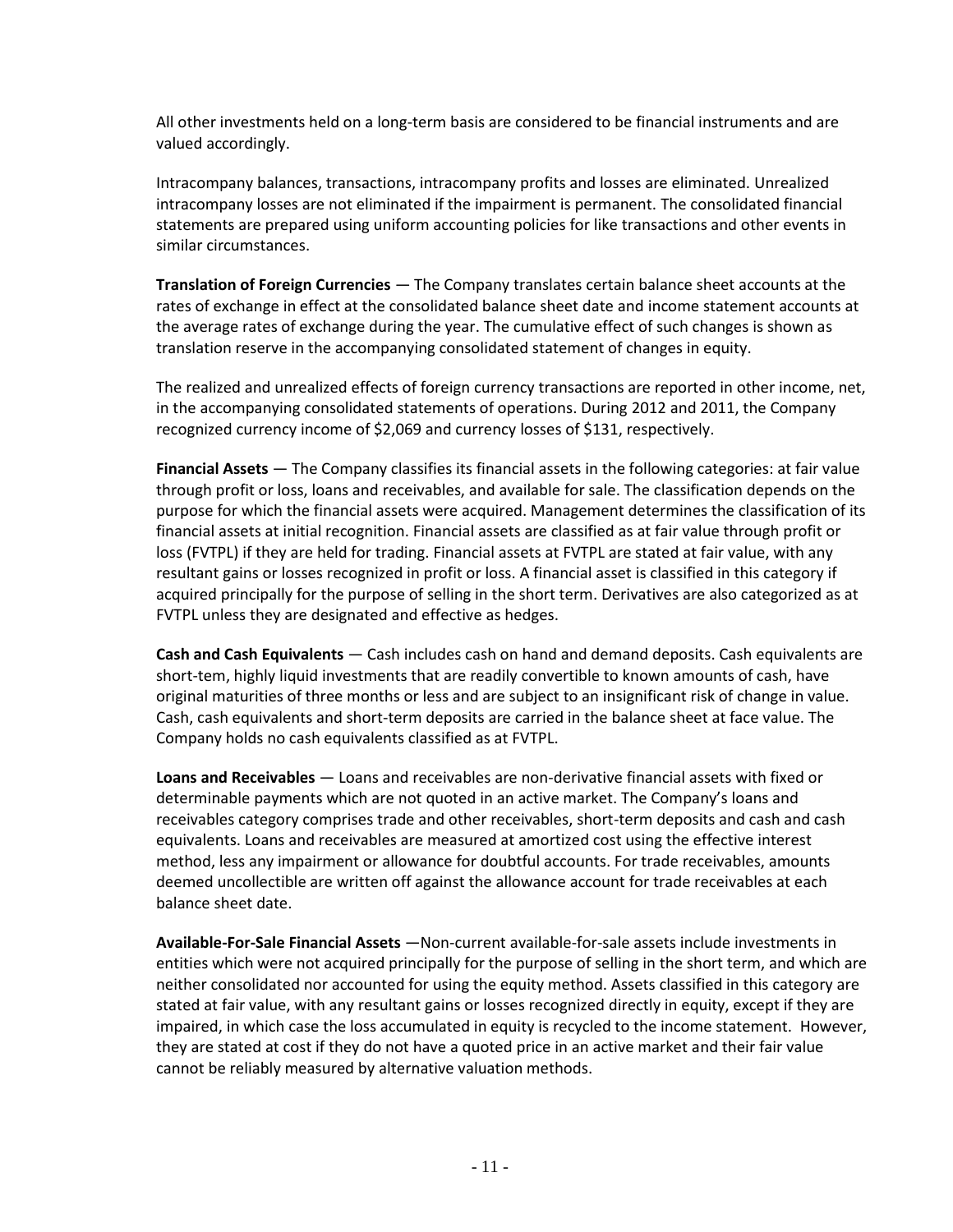**Stocks** — Stocks (or inventories) are stated at the lower of cost and net realizable value, net of reserve for excess and obsolete items.

Substantially all inventories are valued using the last-in, first-out (LIFO) method. The LIFO method of costing inventories is no longer permitted by IFRS effective for the Company on January 1, 2005. IFRS require that the Company cost its inventories using the first-in, first-out method or the weighted average cost method. If the Company used the first-in, first-out method of costing inventories, it would result in an increase in inventories of \$34,210 and \$31,392, a decrease in net deferred income tax assets of \$13,085 and \$14,163, and a decrease in accumulated deficit of \$21,125 and \$19,385 as of December 31, 2012 and 2011, respectively; an increase in expense of \$,2,818in 2012 and a decrease in cost of sales of \$5,671 in 2011, and a decrease in benefit for income taxes of \$1,078 and \$2,169 in 2012, and 2011, respectively; and a decrease in net income of \$1,740 in 2012 and an increase in net income of \$3,502 in 2011.

**Property, Plant, and Equipment** — Property, plant, and equipment are stated at cost less accumulated depreciation and impairment losses. Costs include all direct costs and all expenditures incurred to bring the asset to its working condition and location for its intended use. Borrowing costs directly attributable to the acquisition, construction or production of a qualifying asset are capitalized as part of the cost of that asset.

Depreciation is provided over the estimated useful lives of the various classes of property, plant, and equipment using the straight-line method. The remaining useful life is reviewed at least at each financial year-end.

Unless revised due to specific changes in the estimated economic useful life, approximate annual depreciation rates are:

| <b>Buildings</b>                | 5 %       |
|---------------------------------|-----------|
| Plant, machinery, and equipment | $8 - 25%$ |
| <b>Furniture and vehicles</b>   | 20%       |
| Computer hardware               | 25%       |

Where the carrying amount of an asset is greater than its estimated recoverable amount, it is written down immediately to its recoverable amount (as discussed below under *Impairment of Assets*). Maintenance, repairs, and insignificant renewals are expensed as incurred. Gains or losses on disposals of property, plant, and equipment are reflected in other expense (income) — net, in the accompanying consolidated income statement.

Improvements to leased buildings are capitalized and depreciated over the remaining term of the lease or the expected useful life if shorter.

**Operating Leases** — Leases of assets under which all the risks and rewards of ownership are effectively retained by the lessor are classified as operating leases. Lease payments under an operating lease are recognized as an expense on a straight-line basis over the lease term.

**Finance Leases** — Leases under which the Company assumes substantially all the risks and rewards of ownership are classified as finance leases. Items of property, plant and equipment acquired by way of finance lease are stated at the lower of their fair value and the present value of the minimum lease payments at inception of the lease, less accumulated depreciation and impairment losses. In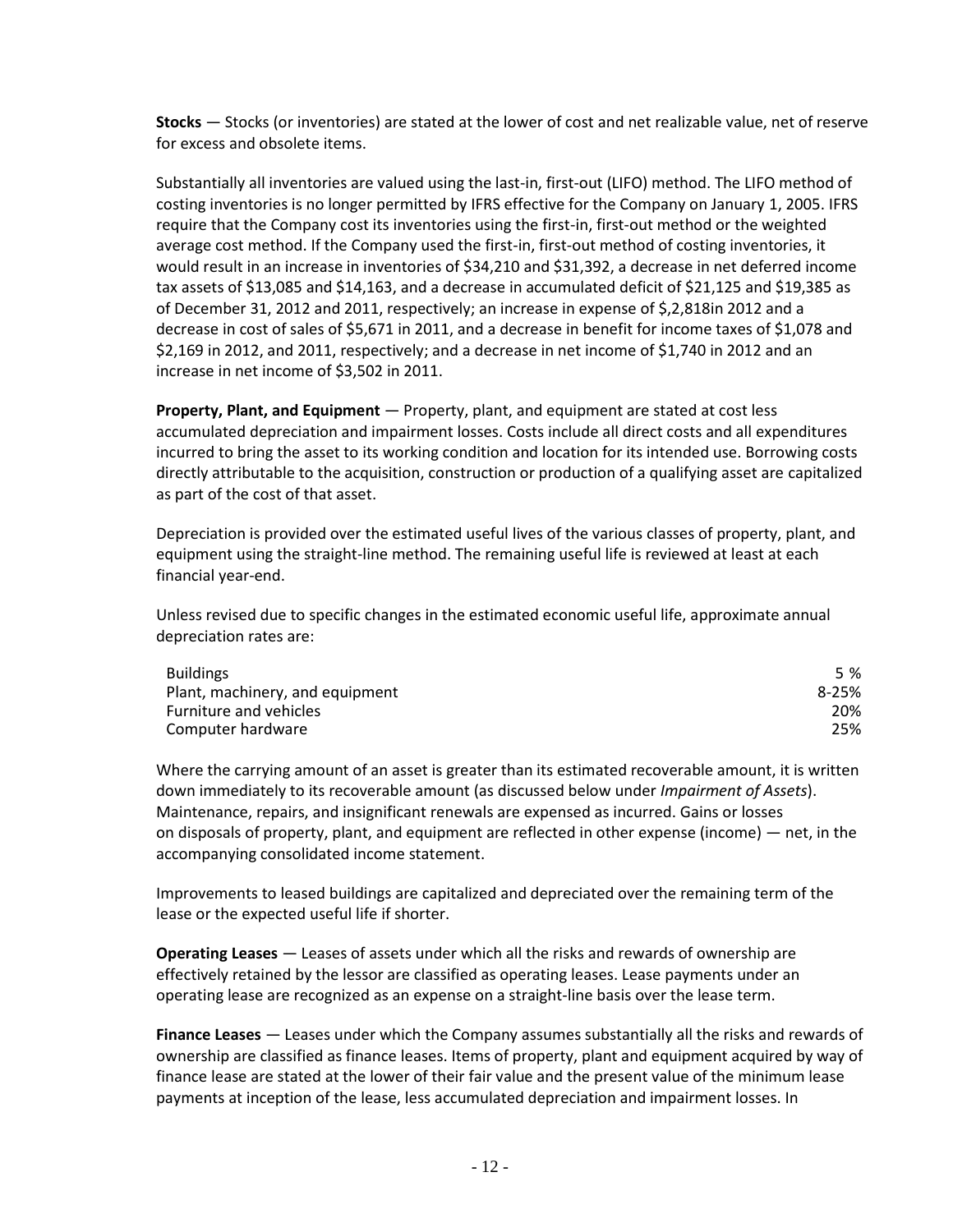calculating the present value of the minimum lease payments, the discount factor used is the interest rate implicit in the lease, when it is practicable to determine it; otherwise the Company's incremental borrowing rate is used. Initial direct costs are included as part of the asset. Lease payments are apportioned between the finance charge and the reduction of the outstanding liability. The finance charge is allocated to periods during the lease term so as to produce a constant periodic rate of interest on the remaining balance of the liability for each period. A finance lease gives rise to a depreciation expense for the asset as well as a finance expense for each accounting period. The depreciation policy for leased assets is consistent with that for owned depreciable assets.

**Intangible Assets** — Intangible assets are originally measured at cost. Intangible assets are recognized if it is probable that the future economic benefits which are attributable to the asset will flow to the entity and the cost of the asset can be measured reliably. After initial recognition, intangible assets are measured at cost less accumulated amortization and any accumulated impairment losses. Intangible assets are amortized on a straight-line basis over the best estimate of their useful lives. The amortization period and method are reviewed at each fiscal year end. A change in the useful life of an intangible asset is accounted for prospectively as a change in estimate. Under the provisions of International Accounting Standard (IAS) 38, *Intangible Assets*, intangible assets can have indefinite useful lives. If the useful life of an intangible asset is deemed indefinite, no amortization is recognized but the asset is reviewed at least annually for impairment.(as discussed below under *Impairment of Assets*). The Company currently has no intangible assets with indefinite lives.

**Goodwill** — Acquisitions of businesses are accounted for using the acquisition method. The consideration transferred in a business combination is measured at fair value, which is calculated as the sum of the acquisition-date fair values of the assets transferred by the Company, liabilities incurred by the Company to the former owners of the acquiree and the equity interests issued by the Company in exchange for control of the acquiree. Acquisition-related costs are generally recognized in profit or loss as incurred. The identifiable assets acquired and the liabilities assumed are recognized at their fair value at the acquisition date. Goodwill is measured as the difference between:

(i) the sum of the following elements:

- Consideration transferred;
- Amount of any non-controlling interests in the acquiree;
- Fair value of the Company's previously held equity interest in the acquiree (if any); and

(ii) the net of the acquisition-date amounts of the identifiable assets acquired and the liabilities assumed. If, after reassessment, this difference is negative ("negative goodwill"), it is recognized immediately in profit or loss as a bargain purchase gain.

Non-controlling interests may be initially measured either at fair value or at the non-controlling interests' proportionate share of the recognized amounts of the acquiree's identifiable net assets. The choice of measurement basis is made on a transaction-by-transaction basis. When the consideration transferred by the Company in a business combination includes assets or liabilities resulting from a contingent consideration arrangement, the contingent consideration is measured at its acquisitiondate fair value and included as part of the consideration transferred in a business combination. Subsequent changes in the fair value of the contingent consideration are recognized in profit or loss.

When a business combination is achieved in stages, the Company's previously held equity interest in the acquiree is remeasured to fair value at the acquisition date (i.e. the date when the Company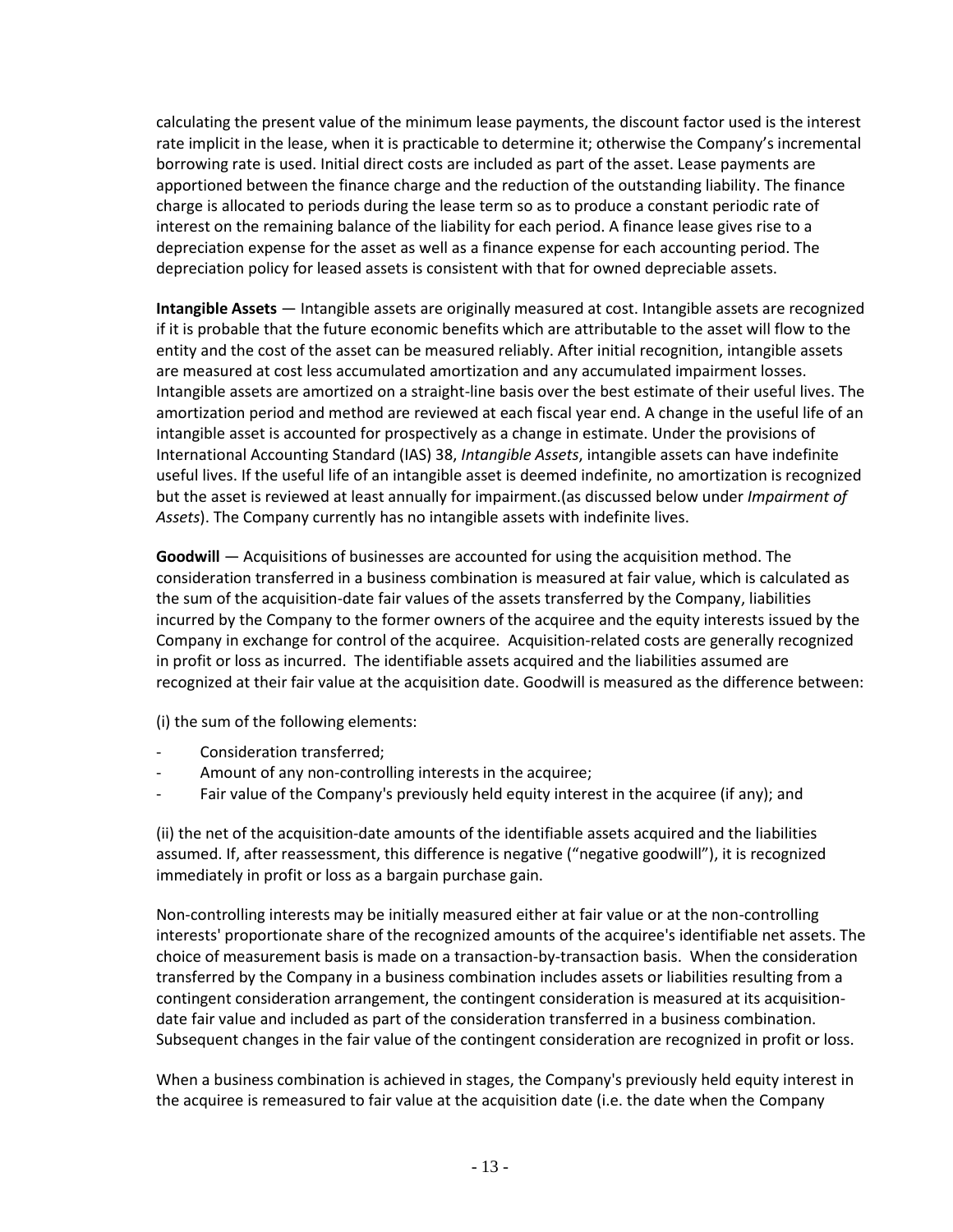obtains control) and the resulting gain or loss, if any, is recognized in profit or loss. Amounts arising from interests in the acquiree prior to the acquisition date that have previously been recognized in other comprehensive income are reclassified to profit or loss where such treatment would be appropriate if that interest were disposed of.

For the purpose of impairment testing, goodwill is allocated to each of the Company's cash-generating units that are expected to benefit from the synergies of the combination. Cash-generating units to which goodwill has been allocated are tested for impairment annually, or more frequently when there is an indication that the unit's value may be impaired. If the recoverable amount of the cashgenerating unit is less than the carrying amount of the unit, the impairment loss is allocated first to reduce the carrying amount of any goodwill allocated to the unit and then to the other assets of the unit in proportion to the carrying amount of each asset in the unit. An impairment loss recognized for goodwill is not reversed in a subsequent period.

**Impairment of Assets** — At each balance sheet date, the Company reviews the carrying amounts of its tangible and intangible assets other than goodwill to determine whether there is any indication that those assets have suffered an impairment loss. If any such indication exists, the recoverable amount of the asset is estimated in order to determine the extent of the impairment loss (if any). Where it is not possible to estimate the recoverable amount of an individual asset, the Company estimates the recoverable amount of the cash-generating unit to which the asset belongs.

Recoverable amount is the greater of net selling price or value in use. In assessing value in use, the estimated future cash flows are discounted to their present value using a pre-tax discount rate that reflects current market assessments of the time value of money and the risks specific to the asset. If the recoverable amount of an asset (cash-generating unit) is estimated to be less than its carrying amount, the carrying amount of the asset (cash-generating unit) is reduced to its recoverable amount. An impairment loss is recognized as an expense immediately.

Where an impairment loss subsequently reverses, the carrying amount of the asset (cash-generating unit) is increased to the revised estimate of its recoverable amount, not to exceed the carrying amount that would have been determined had no impairment loss been recognized for the asset (cash-generating unit) in prior years. A reversal of an impairment loss is recognized as income immediately.

**Hedging** — At inception, the Company identifies certain derivative financial instruments as either a hedge of the fair value of an asset or liability (a fair value hedge) or as a hedge of the exposure to variability in cash flows attributable to an asset or liability or forecasted transaction. The criteria for classifying an instrument as a hedge include: (1) the hedge transaction is expected to be highly effective in achieving offsetting changes in fair value or cash flows attributable to the hedged risk, (2) the effectiveness of the hedge can be reliably measured, (3) there is adequate documentation of the hedging relationships at the inception of the hedge, and (4) for cash flow hedges, the forecasted transaction that is subject of the hedges must be highly probable.

Derivatives classified as fair-value hedges are carried at fair value with the corresponding change in value recognized in the consolidated income statement. The carrying amount of the hedged asset or liability is also adjusted for changes in fair value attributable to the hedged risk and the gain or loss associated with that remeasurement is also recognized in net profit or loss.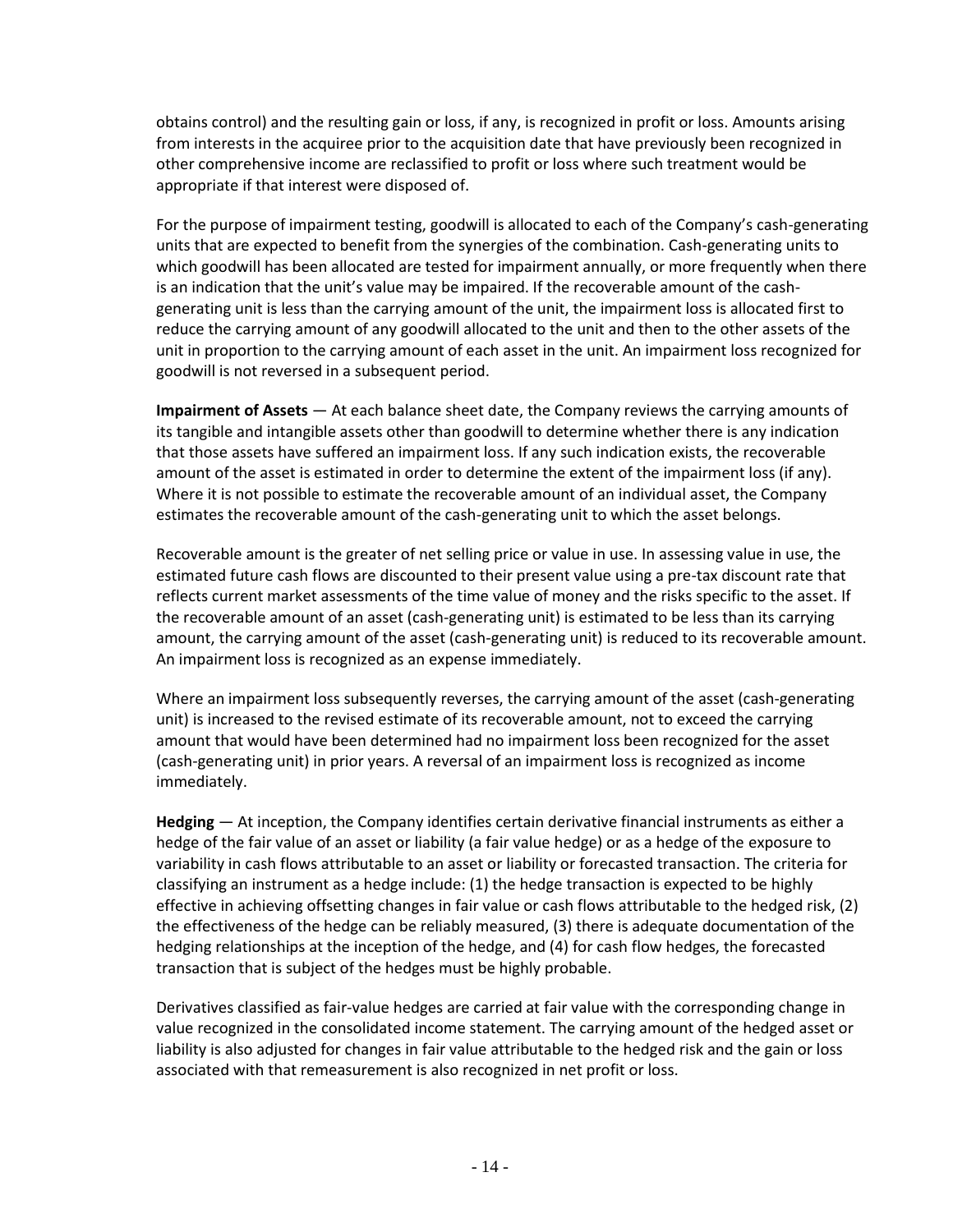Changes in the fair value of a hedging instrument that qualifies as a highly effective cash-flow hedge are recognized as a component of other reserves in equity. Gains and losses initially recognized in equity are recognized in profit or loss in the period during which the hedged transaction affects the consolidated income statement.

**Derivative Financial Instruments** — Derivative financial instruments that are not designated as hedging instruments are classified as held-for-trading and carried at fair value, with changes in fair value included in net profit or loss. The fair value is equal to the market value. If no market value is available, the fair value is calculated using standard valuation models, based on the relevant market rates at the reporting date. In the case of interest bearing derivatives, the fair values carried correspond to the clean price, excluding interest accrued.

**Provisions** — Provisions are recognized when the Company has a present obligation (legal or constructive) as a result of a past event, it is probable that an outflow of resources embodying economic benefits will be required to settle the obligation and a reliable estimate can be made of the amount of the obligation. Provisions are reviewed periodically and adjusted to reflect the current best estimate of the future obligation. Where the effect of the time value of money is material as in the postretirement and other benefits, the amount of a provision is the present value of the expenditures expected to be required to settle the obligation. Components of provisions are as follows:

|                                                                                                    | <b>Postretirement</b><br>and Other<br><b>Benefits</b> | Restructuring | Warranty               | Environmental<br>and Other | Total                                          |
|----------------------------------------------------------------------------------------------------|-------------------------------------------------------|---------------|------------------------|----------------------------|------------------------------------------------|
| At January 1, 2012<br><b>Additional provisions</b><br>Via equity<br>Amounts used<br>Amounts unused | 71,747<br>7,605<br>7,988<br>(9,871)<br>(430)          | \$            | \$4,385<br>140<br>(70) | \$<br>23                   | \$76,155<br>7,745<br>7,988<br>(9,871)<br>(500) |
| At December 31, 2012                                                                               | 77,039                                                |               | \$4,455                | 23                         | 81,517<br>S.                                   |

**Restructuring** — A provision for restructuring is only recognized when the Company has approved a detailed and formal restructuring plan and the restructuring has either commenced or has been announced publicly before the balance sheet date. Any restructuring provision only includes the direct expenditure arising from the restructuring which is necessarily incurred on the restructuring and is not associated with the ongoing activities of the entity.

**Defined-Benefit Plans** — The Company's four qualified, non-contributory defined-benefit plans have benefits based on years of service and level of remuneration. For defined-benefit plans, the amount recognized in the balance sheet is the present value of the defined-benefit obligation less the fair value of any plan assets and any past service costs not yet recognized. The present value of the defined-benefit obligation is the present value, without deducting any plan assets, of expected future payments required to settle the obligation resulting from employee service in the current and prior periods. The present value of the defined-benefit obligation and the related current and past service costs are calculated using the projected unit credit method. The discount rate used is the yield at balance sheet date on high-quality corporate bonds with remaining terms to maturity approximating those of the Company's obligations. Actuarial gains and losses comprise experience adjustments (the effects of differences between the previous actuarial assumptions and what has actually occurred)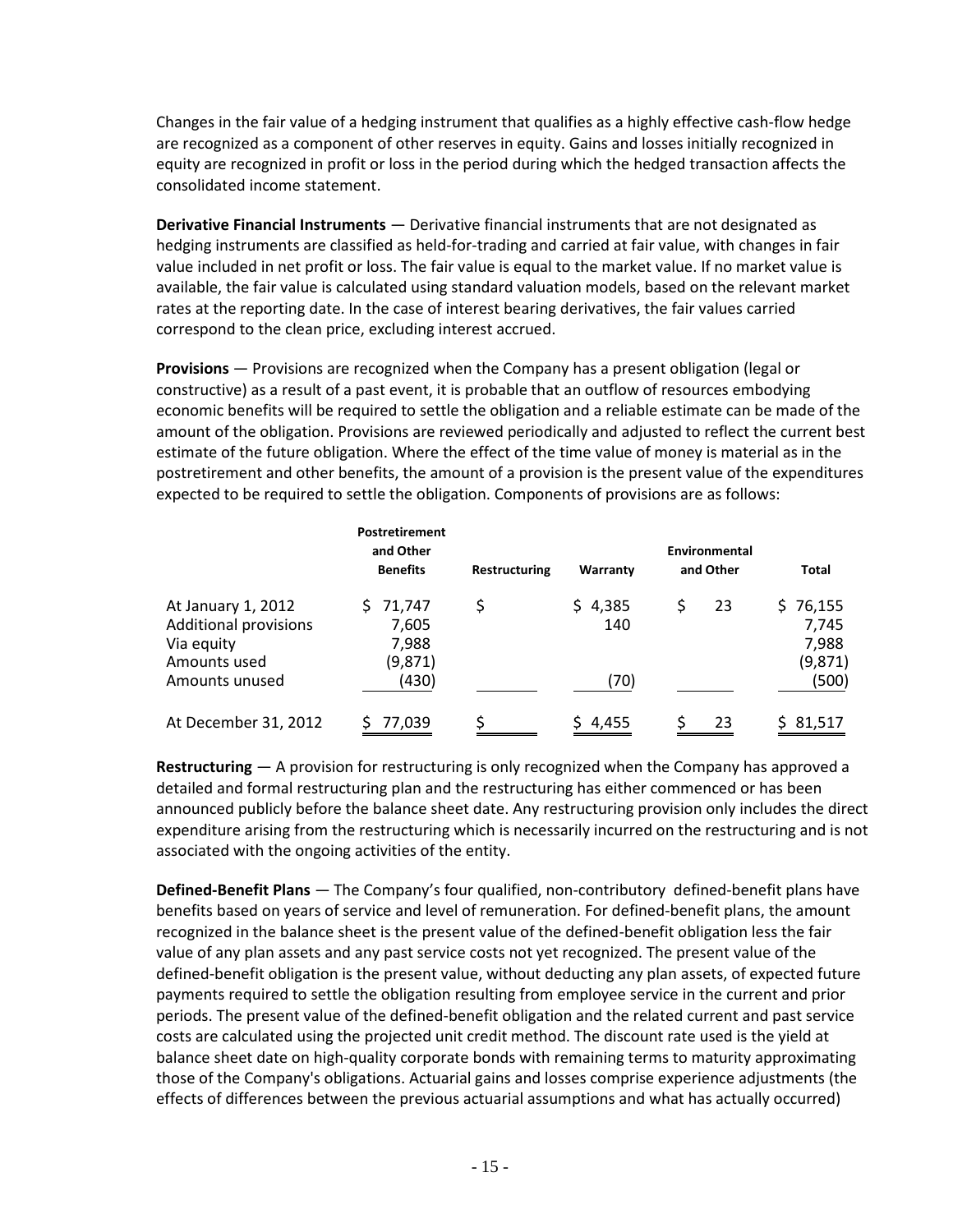and the effects of changes in actuarial assumptions. The Company has elected to recognize all actuarial gains and losses through equity, whereas the former policy was to defer recognition in accordance with the corridor approach. Past service cost is the increase in the present value of the defined-benefit obligation for employee service in prior periods and resulting in the current period from the introduction of, or changes to, post-employment benefits or other long-term employee benefits.

Past service costs are recognized as an expense on a straight-line basis over the average period until the benefits become vested. To the extent that the benefits are already vested following the introduction of, or changes to, a defined-benefit plan, past service costs are expensed immediately. Where the calculated amount to be recognized in the balance sheet is negative, an asset is only recognized if it does not exceed the past service costs and the present value of any future refunds from the plan or reductions in future contributions to the plan (the 'asset ceiling' principle). Past service costs are recognized immediately if their deferred recognition would result under the asset ceiling principle in a gain being recognized solely as a result of a past service cost in the current period. The amount charged to the income statement consists of current service cost, any recognized past service cost, interest cost, the expected return on any plan assets plus any impact of the change in asset ceiling. In the income statement, current and past service costs are included in the operating result and all other elements are included in interest expense.

Post-retirement healthcare plans are also treated as defined-benefit plans.

**Defined-Contribution Plans** — Obligations in respect of contributions to defined-contribution pension plans are recognized as an expense in the income statement as they fall due. Death and disability benefits granted to employees of the Company are mainly covered by external insurance policies where premiums are paid annually and charged to the income statement.

**Share-based Payment Plans** — The Company issues cash-settled share-based payments to certain employees. Share appreciation rights plans entitle Company employees to receive payment of cash bonuses, the amount of which is based on the price of the Bekaert share on the Euronext stock exchange. Cash-settled share-based payments are recognized to the extent that they are vested as liabilities at fair value, which is remeasured at each reporting date and at the date of settlement. Changes in fair value are recognized in the income statement. The Group uses a binomial model to estimate the fair value of the share-based payment plans.

**Interest-Bearing Debt** — Interest bearing debt includes loans and borrowings which are initially recognized at the fair value of the consideration received, net of transaction costs incurred. In subsequent periods, they are stated at amortized cost using the effective interest-rate method, any difference between the proceeds (net of transaction costs) and the redemption value being recognized in the income statement on a straight-line basis over the period of the liability. If financial liabilities are hedged using derivatives qualifying as a fair value hedge, their carrying amounts are adjusted for changes in fair value due to the hedged risk (as discussed before under *Hedging*).

**Equity Reserves** — The translation reserve is used for translation differences arising on the consolidation of financial statements of foreign entities, as explained under Translation of Foreign Currencies. The cash-flow hedge reserve includes the cumulative net change in the fair value of effective hedges until the hedged forecasted transaction occurs or is no longer expected to occur.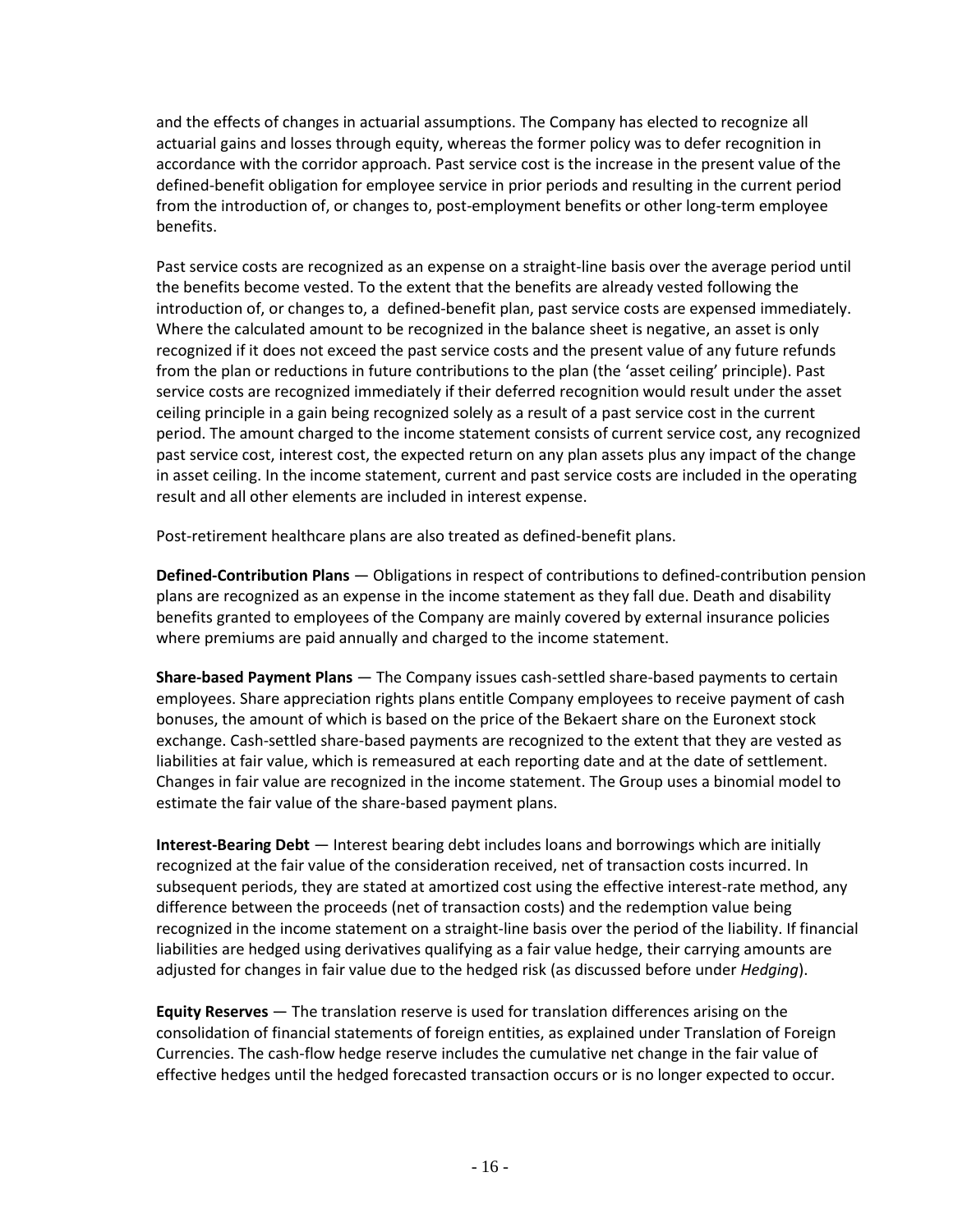**Revenue Recognition** — Revenue is recognized when it is probable that the economic benefits associated with a transaction will flow to the entity and the amount of the revenue can be measured reliably. Sales are recognized net of sales taxes and discounts. Revenue from the sale of goods is recognized when delivery takes place and the transfer of risks and rewards is completed. Interest is recognized on a time-proportional basis that reflects the effective yield on the asset. Royalties are recognized on an accrual basis in accordance with the terms of agreements. Dividends are recognized when the shareholder's right to receive payment is established.

**Income Tax and Deferred Income Taxes** — Income tax expense/benefit is based on profit/loss for the year and considers deferred income taxes. Deferred income taxes are calculated using the balance sheet liability method and reflect the temporary differences between the carrying amounts of assets and liabilities for financial reporting purposes and the amounts used for income tax purposes. Deferred income tax assets and liabilities are measured using the tax rates expected to apply to taxable income in the years in which those temporary differences are expected to be recovered or settled. The principal differences relate to different depreciation methods for tax and financial reporting and certain financial reserves not deductible for tax purposes until paid.

Deferred tax on temporary differences arising on investments in subsidiaries is provided for except where the Company is able to control the timing of the reversal of the temporary difference and it is probable that the temporary difference will not be reversed in the foreseeable future.

**Key Sources of Estimation Uncertainty** — The preparation of consolidated financial statements in conformity with IFRS requires management to make estimates and assumptions that affect the reported amounts of assets and liabilities and the disclosure of contingent assets and liabilities at the date of the consolidated financial statements and the reported amounts of revenues and expenses during the reporting period. Actual results could differ from those estimates.

Key source of estimation uncertainty include the recognition of deferred tax assets and the valuation of goodwill. Deferred tax assets are recognized for the carry-forward of unused tax losses and unused tax credits to the extent that it is probable that future taxable profit will be available against which the unused tax losses and unused tax credits can be utilized. In its judgment management considers elements such as long-term business strategy and tax planning opportunities. The Company tests the goodwill for impairment annually, or more frequently if there are indication that goodwill might be impaired.

**Major Customers** — A significant portion of the Company's sales and receivables are related to certain major customers in the tire manufacturing industry. The Company has a credit policy in place and the exposure to credit risk is monitored on an ongoing basis. Credit evaluations are performed on all counterparties requiring significant credit limits.

**Supplemental Cash Flow Information** — In 2012 and 2011, cash paid for interest was \$7,556 and \$8,874, respectively. Cash paid for income taxes in 2012 and 2011 was \$253 and \$3,772, respectively.

#### **2. CHANGES IN THE COMPANY'S ORGANIZATION**

*Divestments* – In March 2012, the company divested the business and assets of its advanced coatings business in Spring Green, Wisconsin. This business generated \$11,942 in 2011 and \$1,138 in the first three months of 2012 before the sale and employed 15 people.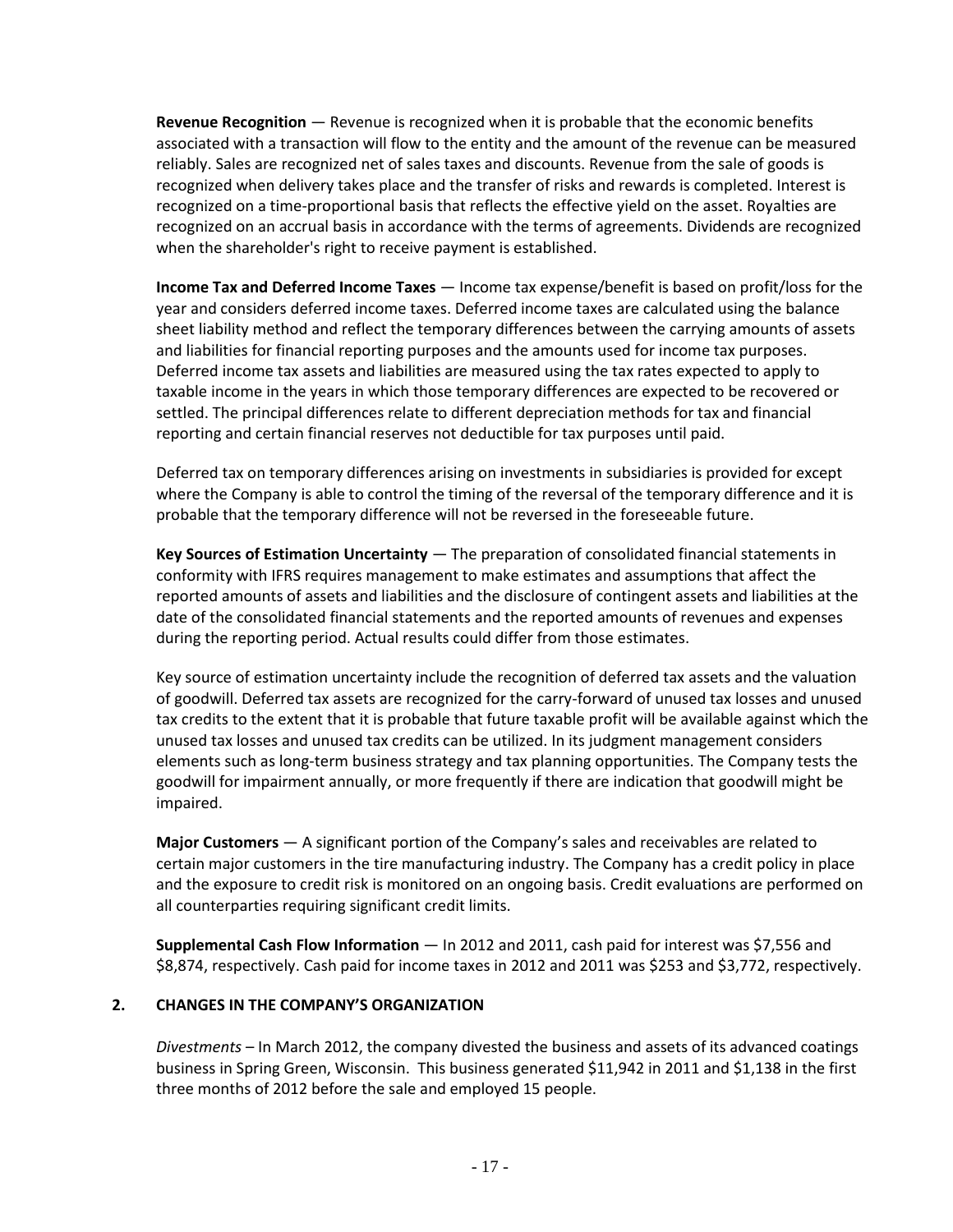In September 2011 the Company sold its membership interest in its specialized films business, headquartered in San Diego, California and known as Bekaert Specialty Films, LLC to an unrelated third party. The business is a market leader in the development, manufacture, and distribution of window films and other specialty films for automotive, architectural, photovoltaic, and other custom coating applications. Sales for this business in the first 9 months of 2011 were \$127,562.

#### **3. LINES OF CREDIT**

At December 31, 2012 and 2011, the Company had available credit facilities with an intercompany entity with a maximum capacity of \$75,000. There were no outstanding borrowings under this facility at December 31, 2012 and 2011. Interest is charged on borrowings at cost of funding plus a margin of .125%.

The Company had no third-party unsecured line of credit arrangements or third-party credit facilities at December 31, 2012 and 2011.

#### **4. LONG-TERM DEBT**

The Company's long-term debt obligations at December 31, 2012 and 2011, were as follows:

|                                                                                                                                                             | 2012      | 2011      |
|-------------------------------------------------------------------------------------------------------------------------------------------------------------|-----------|-----------|
| Bond offering of EUR 100,000 - interest fixed at 4.125% payable<br>annually — principal payable on March 15, 2015. The bond is<br>guaranteed by the Parent. |           |           |
| The Company has entered into a cross-currency interest rate<br>swap to convert EUR to USD and EURIBOR to LIBOR.                                             | \$134,670 | \$131,995 |
| Total                                                                                                                                                       | 134.670   | 131.995   |
| $\textsf{Less}$ - current portion                                                                                                                           | 0         | $\Omega$  |
| Total - long-term portion                                                                                                                                   | \$134,670 | \$131,995 |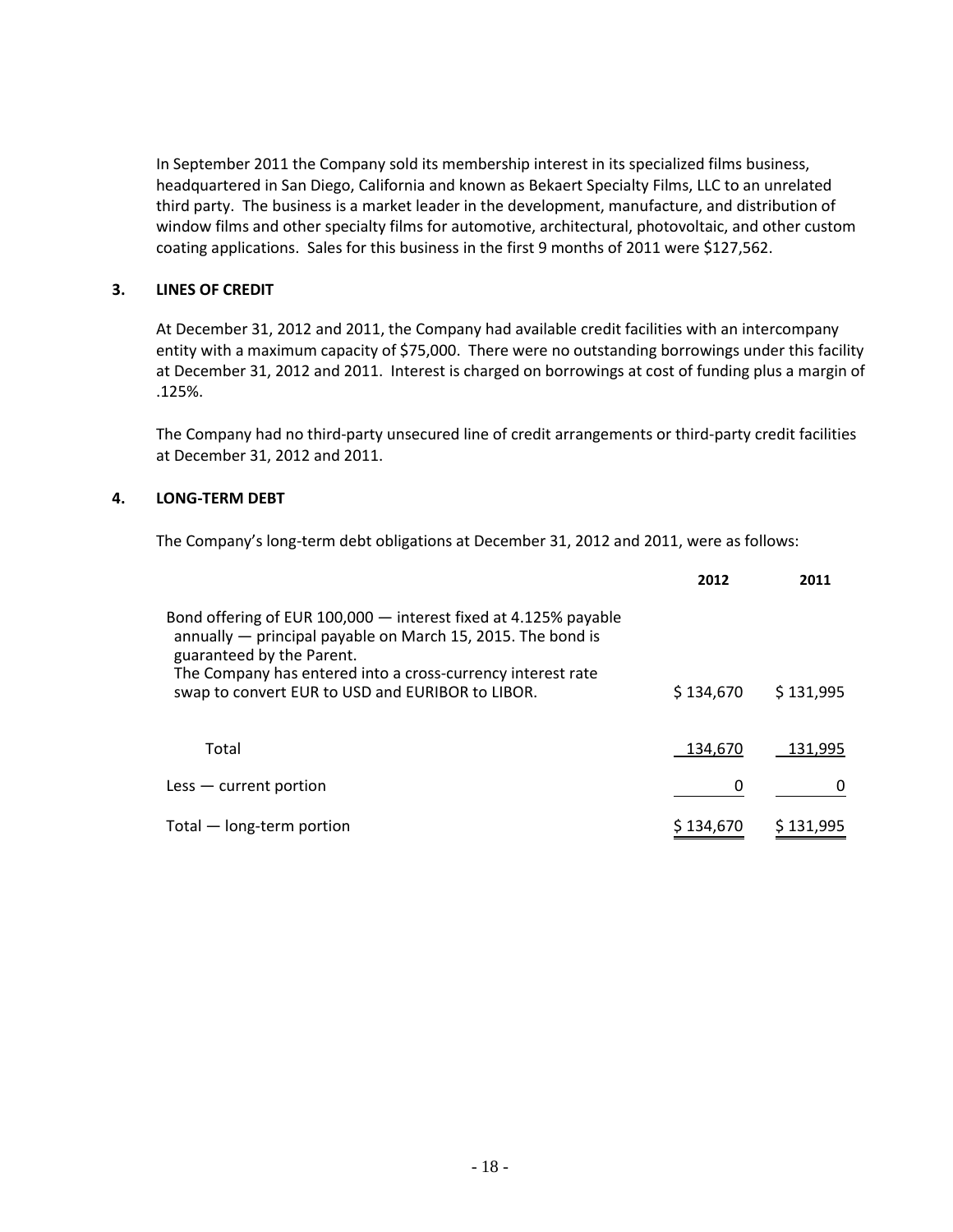As of December 31, 2012, long-term debt payments were scheduled as follows:

| <b>Years Ending</b><br>December 31 |           |
|------------------------------------|-----------|
| 2013                               | \$        |
| 2014                               |           |
| 2015                               | \$134,670 |
| 2016                               |           |
| 2017                               |           |
| Thereafter                         |           |
| Total                              | \$134,670 |

#### **5. COMMITMENTS AND CONTINGENCIES**

At December 31, 2012, the Company has commitments to purchase from the Parent and its subsidiaries and third parties approximately \$595 of fixed assets relating to the Company's production facilities.

As of December 31, 2012 and 2011, the Company had outstanding letters of credit of \$3,215 and \$3,053, respectively.

The Company leases certain of its office, production and warehouse facilities under non-cancellable operating leases. The following is a schedule of minimum lease commitments outstanding at December 31, 2012, for operating leases that have initial or remaining lease terms in excess of one year:

| For the Year Ending<br>December 31 |             |
|------------------------------------|-------------|
| 2013                               | 1,580<br>Ş. |
| 2014                               | 1,372       |
| 2015                               | 1,036       |
| 2016                               | 952         |
| 2017                               | 473         |
| Thereafter                         | 631         |
| Total                              | 6,044<br>Ş. |

The Company is a party to certain legal matters incidental to its business. In the opinion of management, the ultimate resolution of these matters will not have a material adverse impact on the consolidated financial statements of the Company.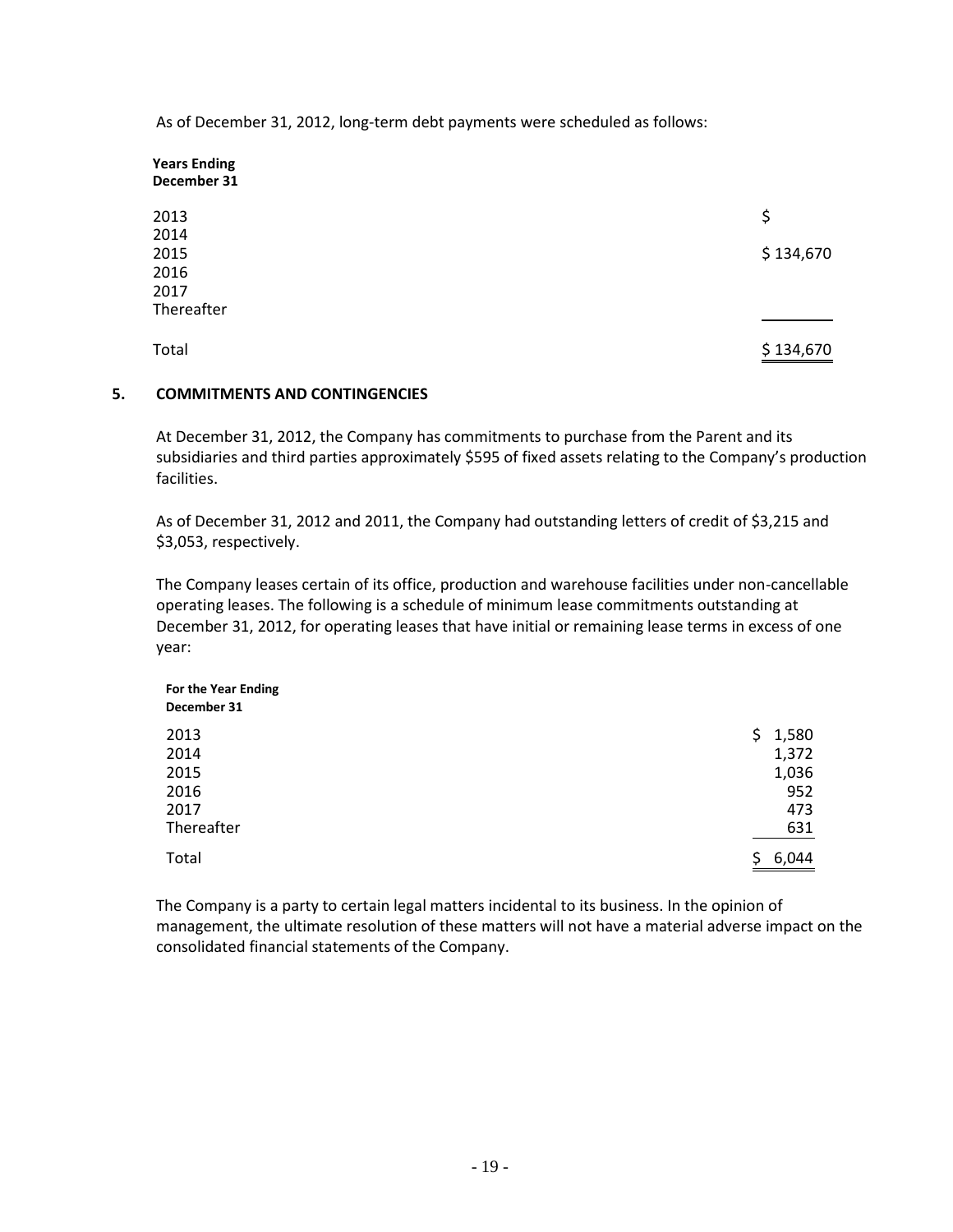#### **ADDITIONAL COMMENTS ON THE FINANCIAL INFORMATION**

During 2011 the Company saw an 8% increase in sales on solid demand in most sectors, except the depressed construction market and overall weaker business in agriculture. Organic sales growth in 2011 was, to a large extent, offset by the impact of activities which were disposed of including specialty films, diamond-like carbon coatings and composites. Profitability levels were heavily impacted in the second half of the year due to lower capacity utilization, year-end shut-downs for maintenance activities and declining steel-based raw materials prices.

In September 2011 the Company sold its membership interest in its specialized films business, headquartered in San Diego, California, known as Bekaert Specialty Films, LLC to an unrelated third party. The Company recognized a gain of \$26,200 on this transaction in 2011. Sales for this business for the first 9 months of 2011 were \$127,562.

Sales in 2012 decreased by \$159,726, or 18% compared to 2011. The decrease in sales is attributable to the sale of the specialized films business mentioned above, the sale of the industrial coatings business in the first quarter 2012 (see Footnote 2 above), and market demand in automotive and other industrial sectors affected by a continued difficult economic environment in the US. Operating result before non-recurring items decreased primarily as a result of the sale of the specialized films business in 2011. Other financial income in 2011 includes a gain of \$26,200 on the sale of the specialized films business as mentioned above.

The equity as reported in the financial statements at December 31, 2012 was favorably impacted by the period net income and offset in part by an increase in other equity reserves, primarily resulting from increased post-employment benefit obligations brought about by lower rates used to discount these liabilities. An increase in other current assets resulted from principally from 2012 loans made by the company to an affiliate.

The main sources of liquidity for the Company are the cash generated by its operating activities, shortterm deposits, and available borrowings under an inter-company credit facility. These sources are used for financing working capital and for capital expenditures. Gross cash flows from operating activities amounted to \$20,332 and \$29,087 in 2011 and 2012, respectively. At December 31, 2012 the short-term deposit was \$ 75,000. The inter-company credit facility is with Bekaert Coördinatiecentrum NV, an affiliate of the Company, and had unused borrowing availability at December 31, 2012 of \$ 75,000. Forecasted capital expenditures are rather limited and the company considers that the net cash from operations together with its short-term deposits and available borrowings under the inter-company credit facility are sufficient to cover its needs, including without limitation complying with its obligations towards the holders of the bonds.